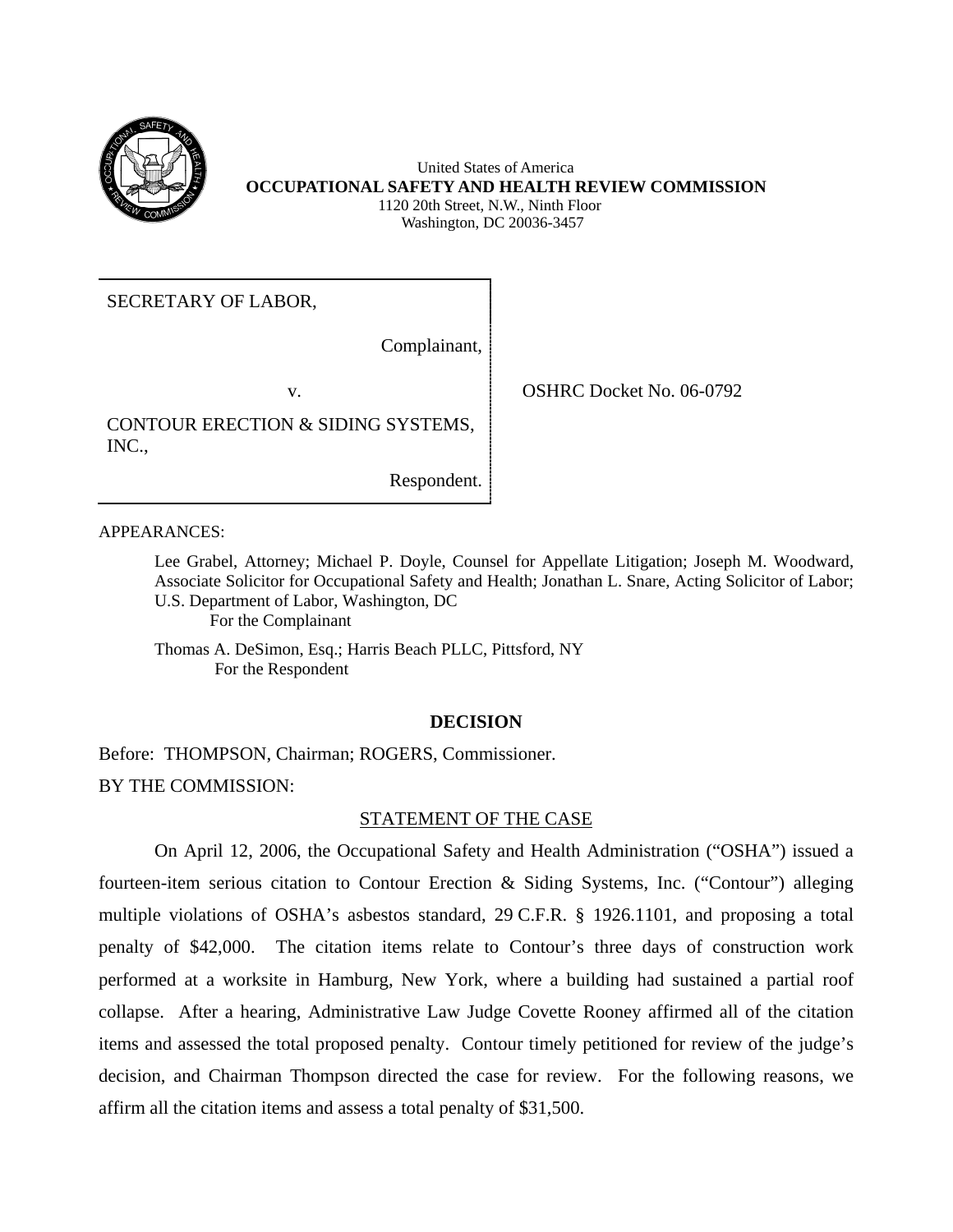#### ISSUES

Under the citation items, the Secretary alleges that Contour failed to provide its employees who were exposed to asbestos with the protections required by the asbestos standard. Contour does not dispute non-compliance with the cited provisions or employee exposure, but claims it lacked knowledge of the cited conditions. The only issue on review is whether Contour had constructive knowledge of the presence at the worksite of Presumed Asbestos Containing Material, or PACM, as defined in 29 C.F.R. § 1926.1101(b).

### FINDINGS OF FACT

On November 18, 2005, a portion of the roof at Leisureland Lanes—a combination motel, restaurant, and bowling alley located in Hamburg, New York—collapsed due to a heavy snowfall. The roof collapse caused some of the trusses supporting the roof to break and tilt. The building, constructed in 1960, contained sprayed and troweled-on surfacing material used for soundsuppression and fire-retardant insulation. On November 23, 2005, the building's owner contracted with Jansen-Kiener Consulting Engineers, Inc. ("JKC") to oversee and direct the construction repairs at the site. JKC, in turn, contracted with Contour to conduct the necessary shoring work for the truss system. That same day, JKC's president and Contour's vice president, along with others, met at the worksite to observe the area of the roof collapse and inspect the truss system. Contour's vice president observed that the building was constructed with wooden trusses, which led him to believe that it may have been built in the 1930's. At the time the men inspected the worksite, grayish, white-flaky debris—which included structural and ceiling materials—was scattered everywhere throughout the area of the collapse. In addition, this material was hanging from the ceiling.

On the morning of November 25, 2005, Contour began its work on the project. The majority of Contour's work consisted of shoring wooden trusses and building an enclosure wall. To complete this work, four Contour employees first cleared the area of the collapsed ceiling material, which consisted of a fibrous material on steel mesh. They used a high-speed disc saw to cut and remove the ceiling material, then handed the material down to be further cut, shoveled, dry-swept, and pushed into piles. Contour's vice president visited the site a number of times during the course of

 $\overline{a}$ 

<span id="page-1-0"></span><sup>&</sup>lt;sup>1</sup> Because we conclude Contour had constructive knowledge that the ceiling material in question was PACM, we need not reach the issue of whether Contour had constructive knowledge that the ceiling material did, in fact, contain asbestos.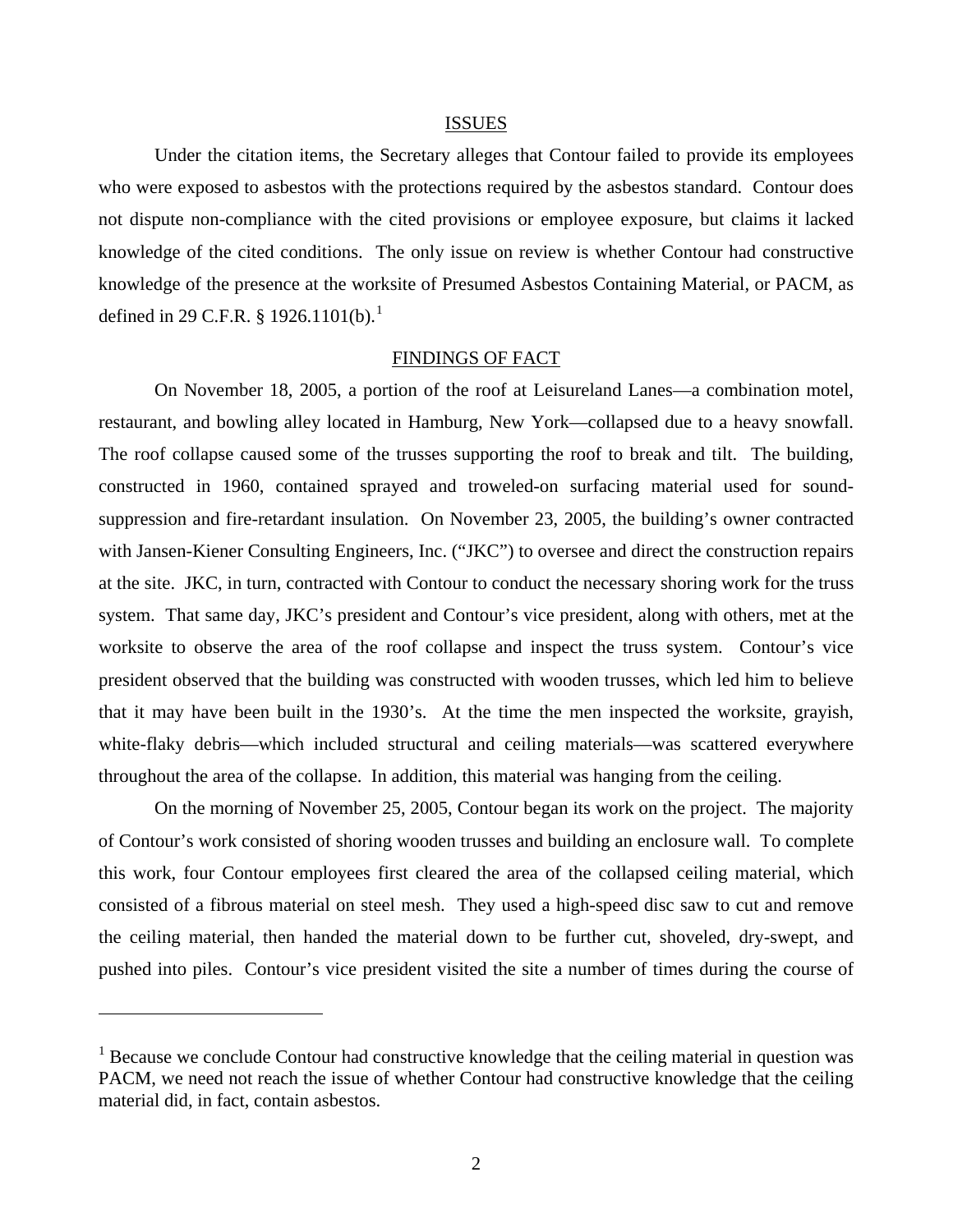the three-day project to take tools and other items to his employees. At no point did Contour conduct any testing of the ceiling material to determine whether it contained asbestos.

On November 26, 2005, JKC contracted with Stohl Environmental ("Stohl") in order to have the ceiling debris tested. Stohl conducted the tests on the following day, November 27—the same day Contour's employees finished their work at the site. On November 28, 2005, Stohl provided JKC with its test results, which showed that two of the three samples collected had concentrations of nearly 60 percent asbestos. That same day, work at the site stopped, access was restricted, and the building was closed.

On December 8, 2005, an OSHA industrial hygienist ("IH") inspected the worksite after receiving a referral about the roof collapse and employee exposure to asbestos. On January 5, 2006, the IH took his own sample of the ceiling material, which showed that the material contained more than 90 percent asbestos.

### PRINCIPLES OF LAW

To establish that an employer has violated a specific standard, the Secretary must prove, *inter alia*, that the "employer knew or could have known with the exercise of reasonable diligence of the conditions constituting the violation." *See Diamond Installations, Inc.*, 21 BNA OSHC 1688, 1690 (No. 0[2](#page-2-0)-2080, 2006) (consolidated case).<sup>2</sup> The actual or constructive knowledge of a supervisor or foreman—in this case, Contour's vice president and field operations manager—can generally be imputed to the employer. *See Kokosing Constr. Co.*, 21 BNA OSHC 1629, 1631, 2005 CCH OSHD ¶ 32,838, p. 52,781 (No. 04-1665, 2006).

Under the asbestos standard, presumed asbestos containing material (PACM) is defined as "thermal system insulation and surfacing material found in buildings constructed no later than 1980." 29 C.F.R. § 1926.1101(b).<sup>[3](#page-2-1)</sup> The standard specifies that certain materials, including sprayed

 $\overline{a}$ 

<span id="page-2-0"></span> $2^2$  The Secretary must also prove that the standard applied to the cited conditions, that the employer violated the terms of the standard, and that employees were exposed to the violative conditions. *Astra Pharm*. *Prods*.*, Inc.*, 9 BNA OSHC 2126, 2129, 1981 CCH OSHD ¶ 25,578, p. 31,899-900 (No. 78-6247, 1981), *aff'd in pertinent part*, 681 F.2d 69 (1st Cir. 1982).

<span id="page-2-1"></span><sup>&</sup>lt;sup>3</sup> The definition of PACM reads as follows:

*Presumed Asbestos Containing Material* means thermal system insulation and surfacing material found in buildings constructed no later than 1980. The designation of a material as "PACM" may be rebutted pursuant to paragraph  $(k)(5)$  of this section.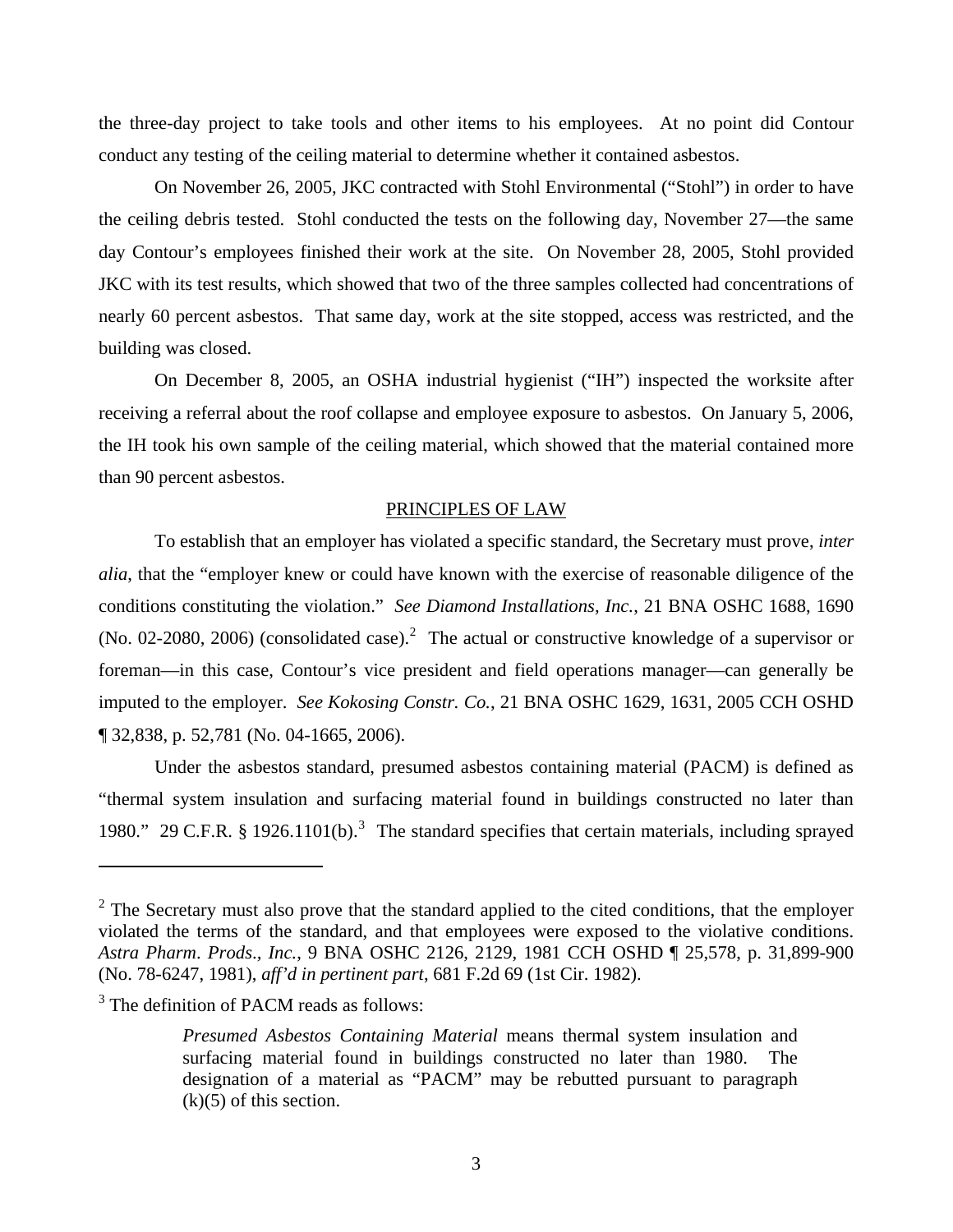19 BNA OSHC 1277, 1277-78 (No. 99-1348, 2000).[4](#page-3-0)  or troweled on surfacing materials in buildings built prior to 1981, are PACM unless the inspection or testing of the material required by 29 C.F.R. § 1926.1101(k)(5) shows that it does not contain asbestos. 29 C.F.R. § 1926.1101(k)(1). *Odyssey Capital Group*, 19 BNA OSHC 1252, 1253-55 (No. 98-1745, 2000), *aff'd mem.*, 19 BNA OSHC 1735 (D.C. Cir. 2001); *James R. Howell & Co.*,

## ANALYSIS

It is undisputed that Contour lacked actual knowledge the building was built prior to 1981 or

that the ceiling material was surfacing material as defined in the asbestos standard. However, based

<span id="page-3-0"></span><sup>4</sup> Paragraph (k)(5) of § 1926.1101 states, in relevant part:

(k) *Communication of hazards.*

. . . .

 $\overline{a}$ 

(5) *Criteria to rebut the designation of installed material as PACM.* (i) At any time, an employer and/or building owner may demonstrate, for purposes of this standard, that PACM does not contain asbestos. Building owners and/or employers are not required to communicate information about the presence of building material for which such a demonstration pursuant to the requirements of paragraph  $(k)(5)(ii)$ of this section has been made.

(ii) An employer or owner may demonstrate that PACM does not contain more than 1 percent asbestos by the following:

(A) Having a completed inspection conducted pursuant to the requirements of AHERA [Asbestos Hazard Emergency Response Act, 15 U.S.C. §§ 2641 et seq.] (40 CFR Part 763, subpart E) which demonstrates that the material is not ACM; or

(B) Performing tests of the material containing PACM which demonstrate that no ACM is present in the material. Such tests shall include analysis of bulk samples collected in the manner described in 40 CFR 763.86. The tests, evaluation and sample collection shall be conducted by an accredited inspector or by a CIH [certified industrial hygienist]. Analysis of samples shall be performed by persons or laboratories with proficiency demonstrated by current successful participation in a nationally recognized testing program such as the National Voluntary Laboratory Accreditation Program (NVLAP) or the National Institute for Standards and Technology (NIST) or the Round Robin for bulk samples administered by the American Industrial Hygiene Association (AIHA) or an equivalent nationallyrecognized round robin testing program.

29 C.F.R. § 1926.1101(k)(5).

<sup>29</sup> C.F.R. § 1926.1101(b). The term "surfacing material" is defined as "material that is sprayed, troweled-on or otherwise applied to surfaces (such as acoustical plaster on ceilings and fire proofing materials on structural members, or other materials on surfaces for acoustical, fireproofing, and other purposes)." 29 C.F.R. § 1926.1101(b).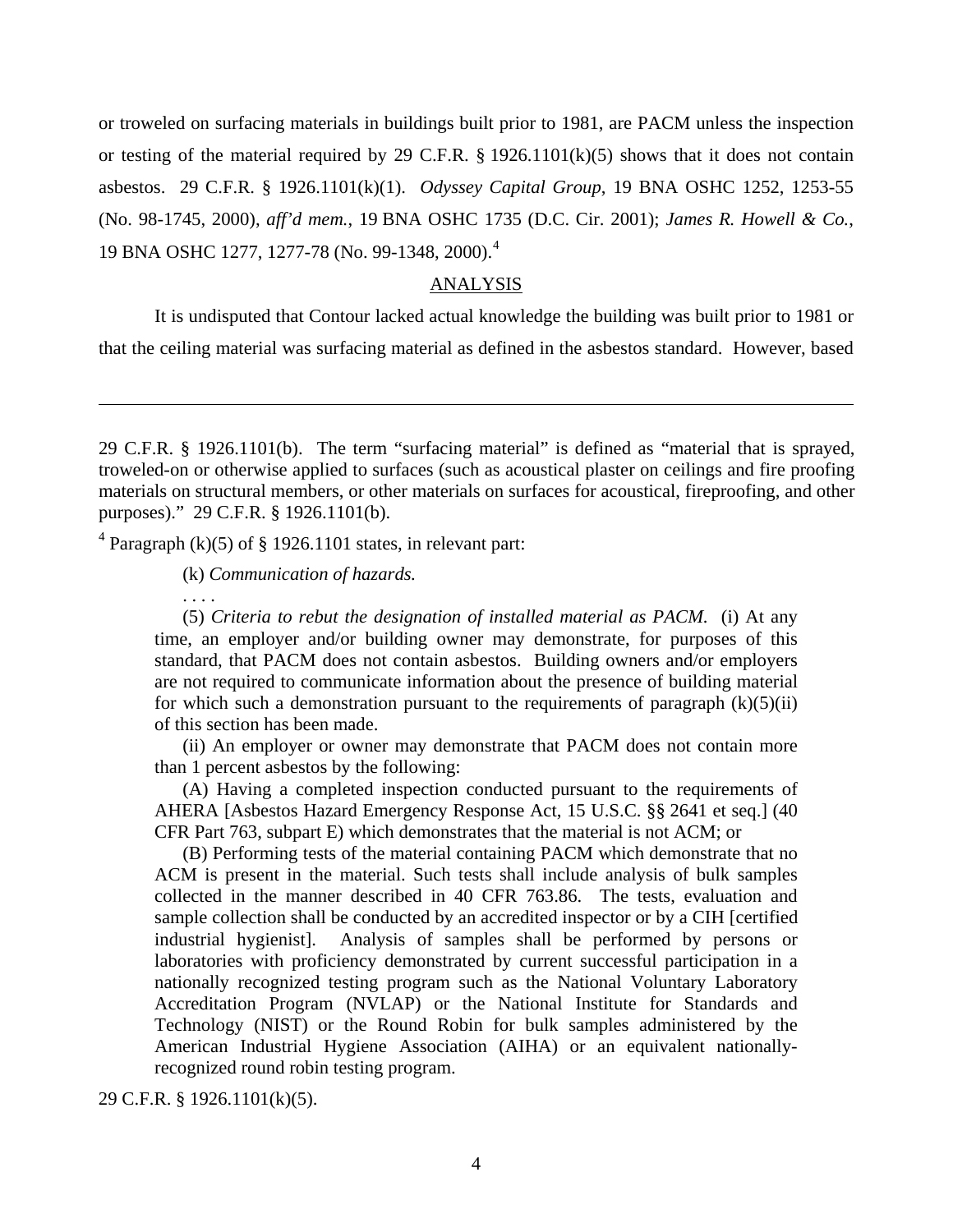on the unrebutted testimony of the IH, statements made to the IH by Contour's vice president, and the vice president's visits to the worksite, including his initial inspection of the roof and truss damage, we conclude Contour had constructive knowledge of these facts. Contour's vice president told the IH that, "he believed that the construction of the building being wooden truss showed that it may have been built back in the  $30's...$  [and that] the building at one point may have been an airplane hangar that was used during World War II." Contour's vice president inspected the wooden truss system prior to his employees starting to work. The vice president also admitted that "all of the buildings" built prior to 1970 "used asbestos in just about everything" and, therefore, asbestos was "probably in this building too." The vice president's belief as to the age of the building put Contour on notice that the building was built prior to 1981.

In addition, during his initial walk-through with JKC and his subsequent visits to the worksite, Contour's vice president was able to observe the grayish, fibrous, white-flaky ceiling material ("sprayed, troweled-on" "material" that had been "applied to" the ceiling "surfaces") that was scattered throughout the worksite as a consequence of the roof collapse. Indeed, photographs of the worksite in evidence show that the grayish, white flaky material hanging from the ceiling and scattered everywhere was "readily observable" to anyone visiting the area of the collapse, including Contour's vice president. *See Kokosing Constr*. *Co*., 17 BNA OSHC 1869, 1871, 1995-96 CCH OSHD ¶ 31,207, p. 43,723 (No. 92-2596, 1996) (holding that "the conspicuous location, the readily observable nature of the violative condition, and the presence of Kokosing's crews in the area warrant a finding of constructive knowledge"); *Hamilton Fixture*, 16 BNA OSHC 1073, 1089 (No. 88-1720, 1993) (finding constructive knowledge where supervisory employee was in close proximity to readily apparent violation), *aff'd mem.*, 28 F.3d 1213 (6th Cir. 1994) (table).

Based on this imputable evidence, we conclude Contour had constructive knowledge that the ceiling material met the criteria under the asbestos standard for being considered PACM. Because Contour failed to conduct the specific testing required in the asbestos standard that could have rebutted the presumption that the ceiling material contained asbestos, we conclude Contour was in violation of the cited standards and affirm all fourteen citation items as alleged.<sup>5</sup>

 $\overline{a}$ 

<span id="page-4-0"></span> $<sup>5</sup>$  Contour does not challenge the serious characterization of the citation items.</sup>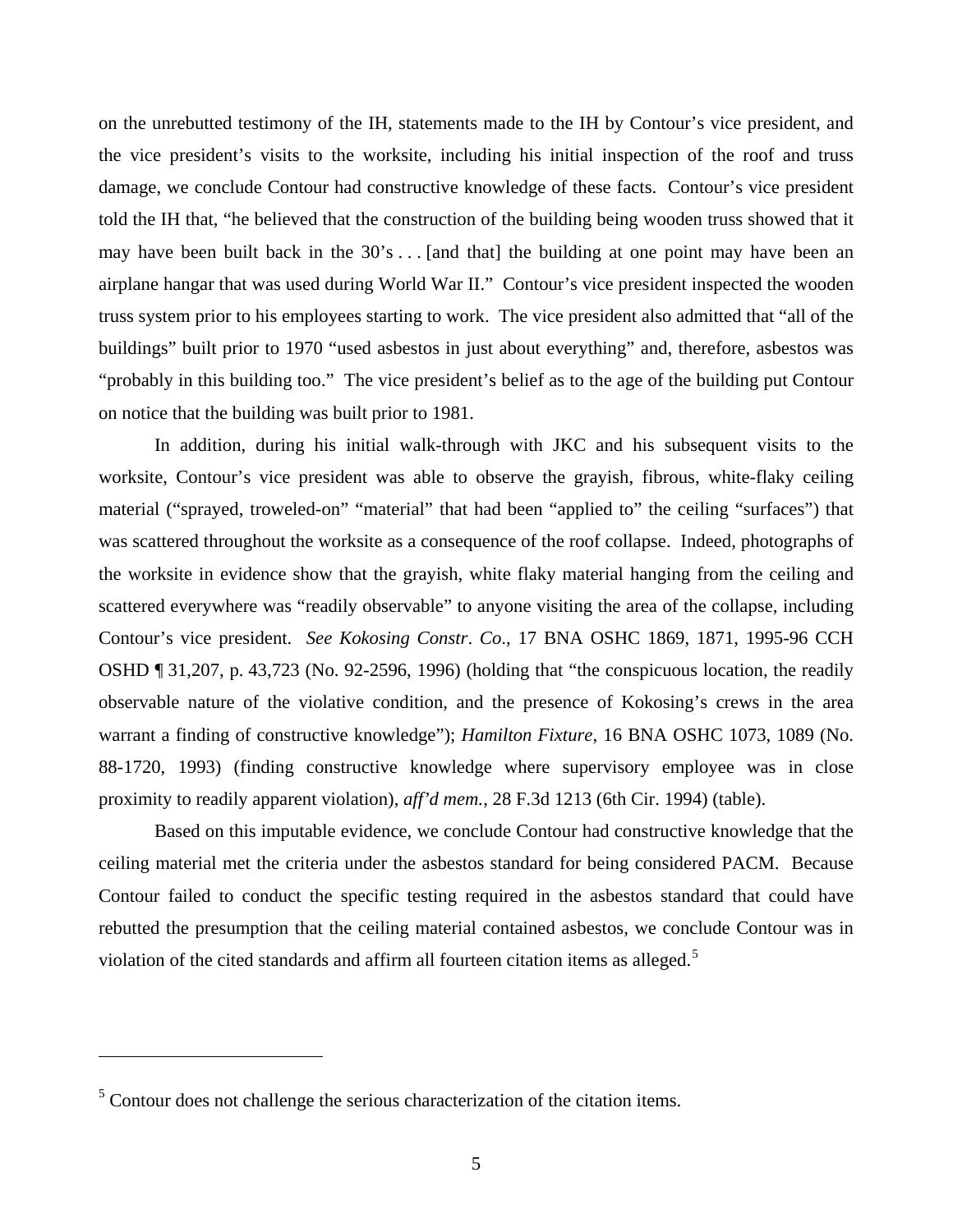## **PENALTY**

Section 17(j) of the Occupational Safety and Health Act, 29 U.S.C. § 666(j), requires the Commission to give "'due consideration to the appropriateness of the penalty with respect to the size of the business of the employer being charged, the gravity of the violation, the good faith of the employer, and the history of previous violations.'" *Schuler-Haas Elec*. *Corp*., 21 BNA OSHC 1489, 1496, 2005 CCH OSHD ¶ 32,816, p. 52,601 (No. 03-0322, 2006). The penalty factors need not be accorded equal weight, and gravity is generally the primary element for consideration. *Orion Constr*., *Inc*., 18 BNA OSHC 1867, 1868, 1999 CCH OSHD ¶ 31,896, p. 47,220 (No. 98-2014, 1999).

In explaining the basis for the \$3,000 penalty proposed by the Secretary for each violation here, the IH testified that the violations were considered high gravity because Contour's four employees were exposed to high levels of asbestos for three "long days[.]" The record, however, does not support this characterization of the time Contour's employees spent on asbestos-related work. Contour was hired primarily to construct shoring and secure wooden trusses for the collapsed building. According to a project field report completed by JKC, the cutting and removal of ceiling material was performed by Contour on the first two days of its three-day project, and was only one of approximately fourteen tasks its workers completed on those days. Therefore, based on the reduced exposure time of Contour's employees to asbestos-related work, we find the gravity of the violations to be slightly lessened. *See Caterpillar, Inc.*, 15 BNA OSHC 2153, 2178, 1991-93 CCH OSHD ¶ 29,962, p. 41,011 (No. 87-922, 1993) (stating that, with regard to gravity, Commission considers several factors including duration of exposure). Accordingly, we find a penalty of \$2,250 to be appropriate for each violation, and assess a total penalty of \$31,500.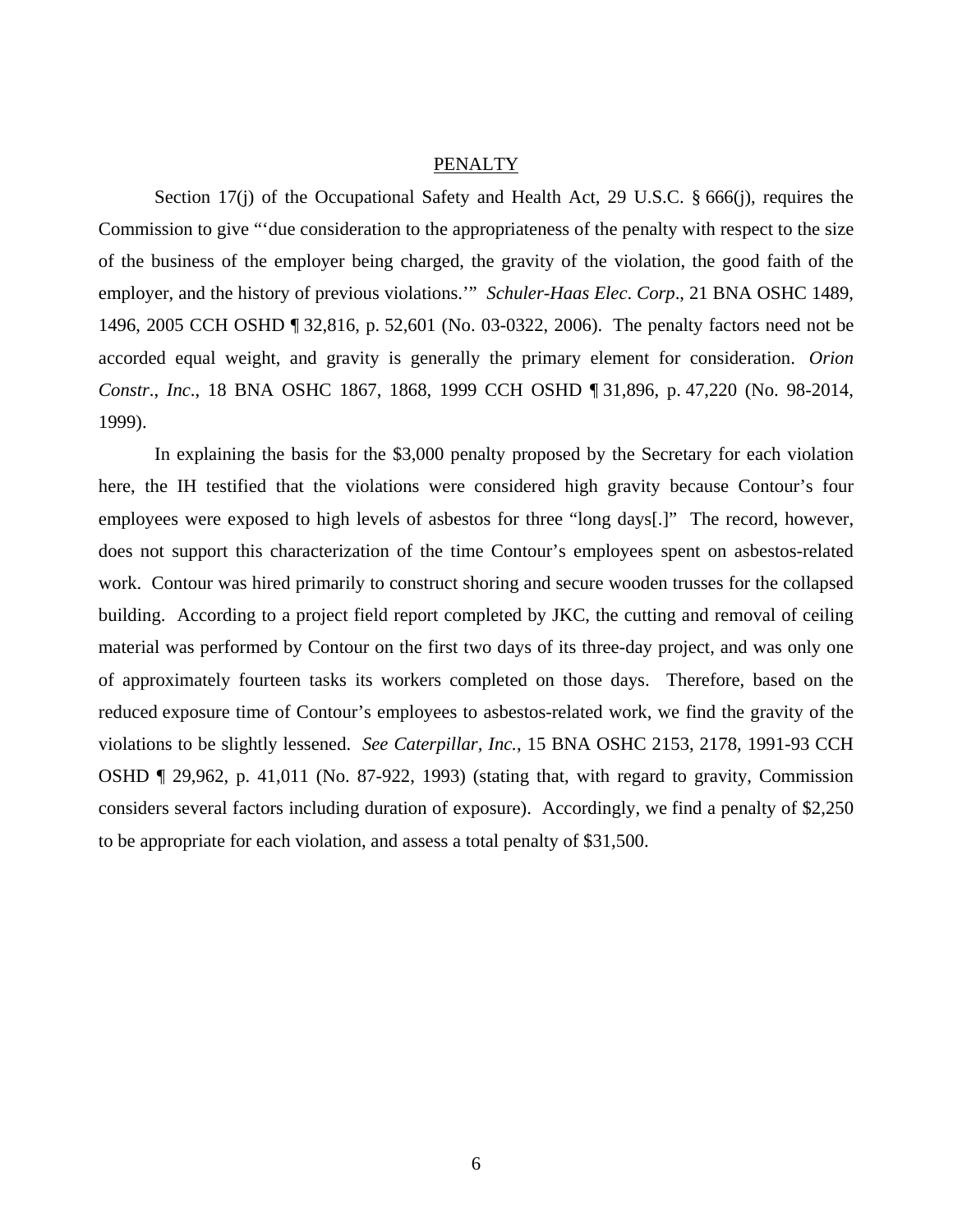## CONCLUSIONS OF LAW

Under these circumstances, we conclude that Contour had constructive knowledge that the ceiling material in question was PACM. Because Contour failed to conduct the specific testing required in the asbestos standard that could have rebutted the presumption that the ceiling material contained asbestos, we also conclude that the judge did not err in affirming the fourteen citation items.

# ORDER

We affirm Items 1 through 14 of Serious Citation 1 as characterized and assess a total penalty of \$31,500. SO ORDERED.

> $\frac{S}{S}$ Horace A. Thompson III Chairman

 $\sqrt{s/}$ Thomasina V. Rogers Commissioner

Dated: December 13, 2007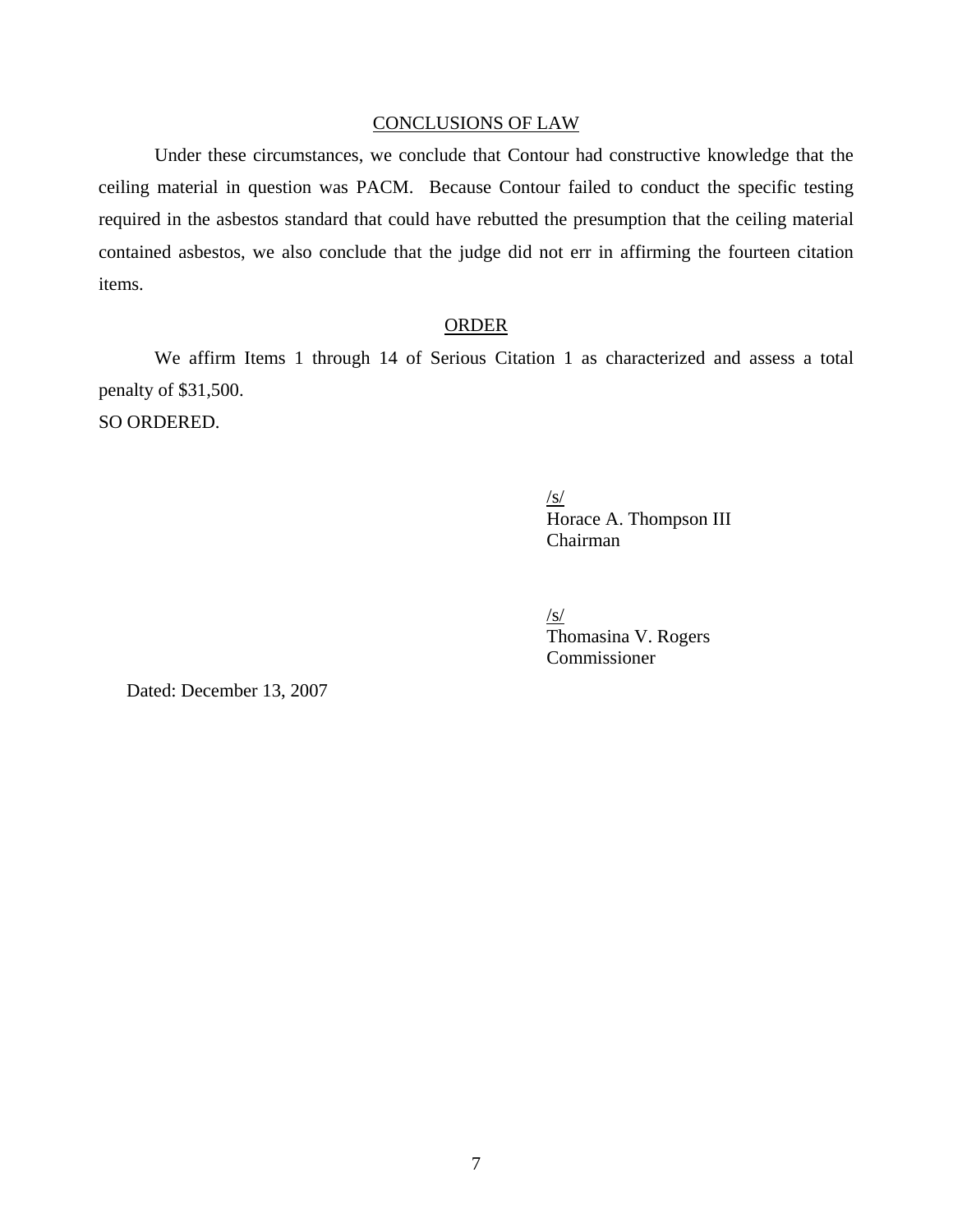| SECRETARY OF LABOR,                  |  |
|--------------------------------------|--|
|                                      |  |
| Complainant,                         |  |
|                                      |  |
|                                      |  |
| V.                                   |  |
|                                      |  |
| <b>CONTOUR ERECTION &amp; SIDING</b> |  |
| SYSTEMS, INC.,                       |  |
|                                      |  |
| Respondent.                          |  |

## OSHRC DOCKET NO. 06-0792

Appearances:

U.S. Department of Labor Harris Beach PLLC New York, New York Pittsford, New York For the Complainant. For the Respondent.

Jeffrey S. Rogoff, Esquire Thomas A. DeSimon, Esquire

Before: Covette Rooney Administrative Law Judge

## *DECISION AND ORDER*

This proceeding is before the Occupational Safety and Health Review Commission ("the Commission") pursuant to section 10(c) of the Occupational Safety and Health Act of 1970, 29 U.S.C. § 651 *et seq*. ("the Act"). The Occupational Safety and Health Administration ("OSHA") conducted an inspection of a work site from December 8, 2005 to April 12, 2006; the work site was a building located in Hamburg, New York, where Respondent, Contour Erection & Siding Systems, Inc. ("Respondent" or "Contour"), had been engaged in putting in temporary shoring to support trusses of the building's roof. As a result of the inspection, on April 12, 2006, OSHA issued to Contour a 14-item serious citation alleging violations of OSHA's asbestos standard. Contour contested the citation, bringing this matter before the Commission, and on February 7, 2007, a hearing was held in Buffalo, New York. Both parties have submitted post-hearing briefs.

## *The Relevant Facts*

The facts in this case are essentially undisputed. Those facts show that on November 18, 2005, a portion of the roof of a building located in Hamburg, New York collapsed due to a heavy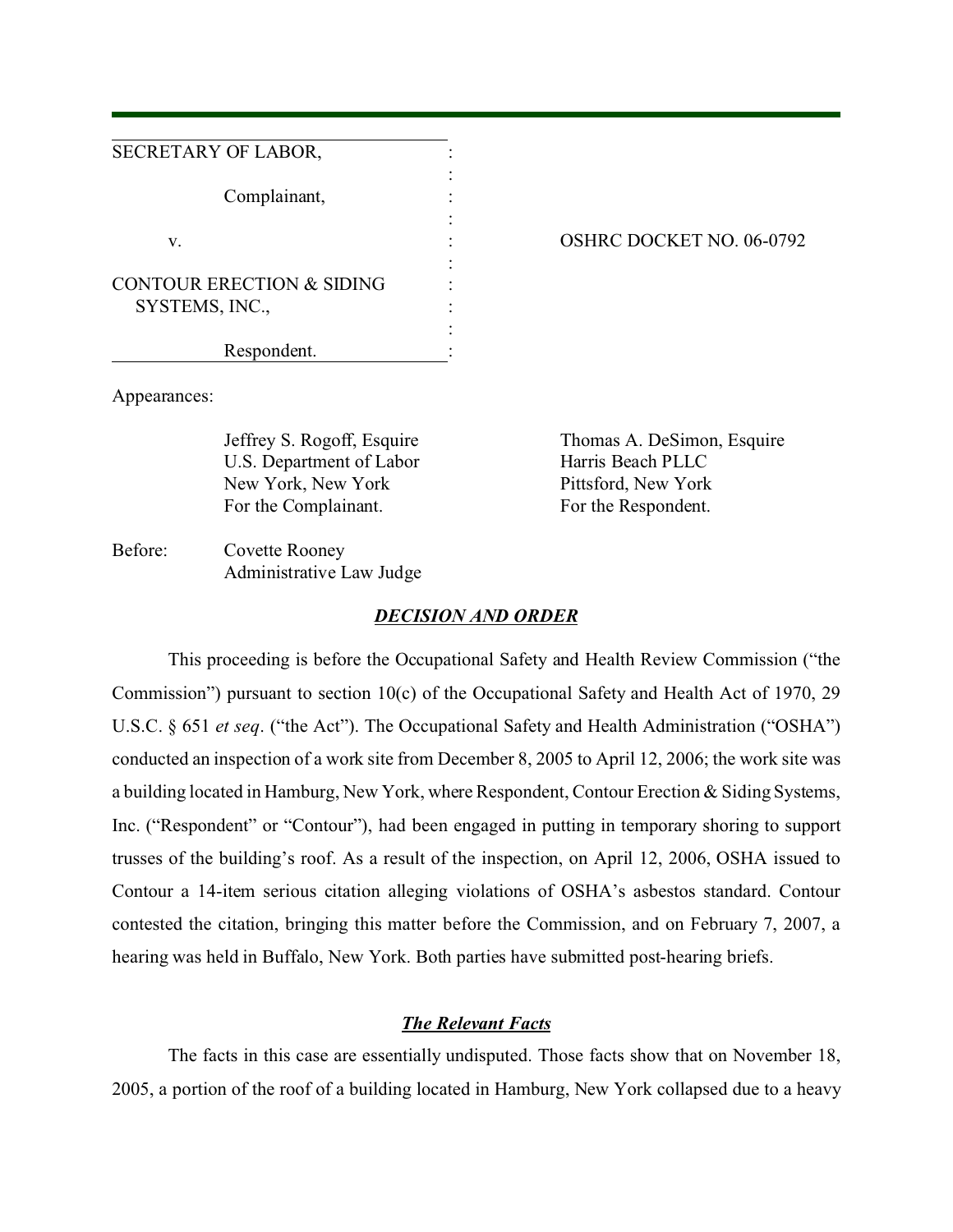snowfall in that area; the building, which was constructed in 1960, was a combination motel, restaurant and bowling alley, and the roof collapse occurred in a portion of the bowling alley.<sup>1</sup> After the collapse, James Eberhardt, a building inspector with the Town of Hamburg, was dispatched to the site at about 4:30 a.m. on November 18 to investigate the situation. Mr. Eberhardt viewed the part of the bowling alley where the collapse had taken place and then went upstairs to the roof structure so that he could look at the truss system and the extent of the damage; while there, he saw that two of the approximately 16 trusses in that area had come down. Later that same day, in the afternoon, a meeting took place at the site. Mr. Eberhardt was there, as were Jay Patel, the owner of the building, and Edward Tredo, an engineer retained by Nova Casualty ("Nova"), the building's insurer. The purpose of the meeting was to discuss what should be done to prevent a further collapse of the building's roof; at no time did anyone at the meeting mention the possibility that the building's ceiling material could contain asbestos. (Tr. 17, 37, 92, 94, 97-100, 108-09, 136-46). *See also*  Parties' Joint Pre-Hearing Statement ("Joint Statement"), pp. 6-7, 12.

On November 23, 2005, Mr. Tredo and Paul Freitag, a representative of Nova, phoned Thomas Kiener, another engineer,<sup>2</sup> to tell him about the roof collapse and that they needed someone to determine if the structure was stable, as only the damaged part of the facility was not operating; if Mr. Kiener agreed to become involved, his job would be to determine if shoring was required and to find a company to put in the shoring.<sup>3</sup> After the phone call, Mr. Kiener called Daniel Szvoren, Contour's vice-president and field operations manager, to discuss the job with him; Mr. Kiener had worked on many projects with Contour and believed it was the best company for the job. At about 3:30 p.m. on November 23, Mr. Kiener, Mr. Szvoren and Mr. Tredo met at the site. They looked at the collapsed area, and there was debris containing ceiling material everywhere; they then went

<sup>&</sup>lt;sup>1</sup>The collapse took place over Lanes 10 through 25 of the bowling alley and measured approximately 140 by 40 feet. (Tr. 16, 130). *See also* Parties' Joint Pre-Hearing Statement, p. 6.

<sup>&</sup>lt;sup>2</sup> Both Mr. Tredo and Mr. Kiener are professional engineers. (Tr. 152-54).

<sup>&</sup>lt;sup>3</sup>Although the bowling alley was closed for a few days after the collapse, the lanes that were not damaged (Lanes 26 through 50) were reopened and operated November 23 through 27; the building owner apparently put up tarps to separate the damaged area from the other bowling lanes. The motel and restaurant remained open. (Tr. 114, 130-31,161, 173-75, 204-06).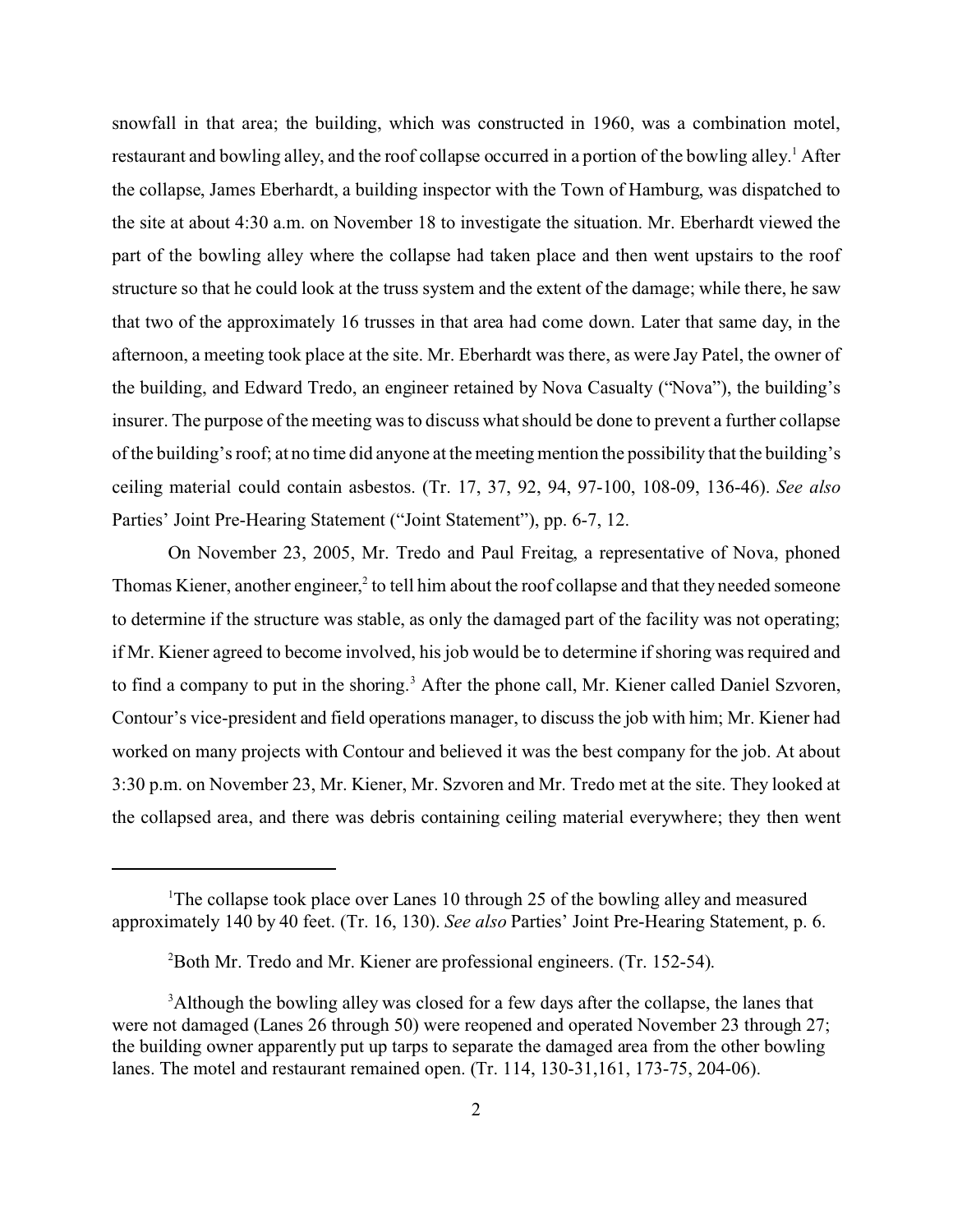upstairs to view the trusses above the ceiling. Based on what they saw, they concluded the two trusses closest to the two that had fallen required shoring, as there was already snow on the roof and another snowstorm was forecast for the coming weekend.<sup>4</sup> Mr. Kiener and Mr. Szvoren came up with a rough plan for the job at the site, and Mr. Kiener designed the formal plans later that evening. Mr. Kiener arranged for a second company to deliver the truss shoring to the site on November 25, which is when Contour was to begin the job; he also arranged for a third company, Clarence Wall & Ceiling ("Clarence"), to go to the site on November 25 to begin building a shear wall at the edge of the collapsed area.<sup>5</sup> No one involved in the project on November 23, either in phone calls or at the site, discussed the possibility of asbestos in the ceiling material. (Tr. 19, 152-72, 198, 201-11; C-9, C-13). *See also* Joint Statement, pp. 6-7, 12.

On the morning of November 25, 2005, Mr. Kiener went to the site and met with the Contour employees who were involved in the project; these included Mr. Szvoren as well as Foreman Richard Chudzik and Ironworkers Robert McNermy, Mark Shanks and William Brown. Mr. Kiener showed his plans to Mr. Szvoren and Mr. Chudzik, and he discussed the job with them. Mr. Kiener then left but returned several times that day and the following two days. Mr. Szvoren also left but returned various times that day and the next to take tools and other items to the workers. Clarence employees also began their job on November 25, and Mr. Kiener and Mr. Szvoren both saw them working at the site. At some point, Mr. Kiener noticed the Clarence employees were wearing dust masks, and, on November 26, he called Stohl Environmental ("Stohl") in order to have the ceiling debris tested. Mr. Kiener met Tony Franjoine of Stohl at the site on November 27; Mr. Franjoine took samples of the debris and left. The Contour employees finished their work by early evening on November 27, but the Clarence employees had not finished their work. Mr. Kiener did not discuss the possibility of the ceiling material containing asbestos with anyone from Contour or Clarence on any of the three

<sup>&</sup>lt;sup>4</sup>Mr. Kiener described the situation as an emergency and indicated the integrity of the building was very questionable; he also advised Mr. Szvoren the situation was an emergency. (Tr. 168-69, 210). *See also* C-9, C-13; Joint Statement, p. 12.

<sup>&</sup>lt;sup>5</sup>Contour did not begin its work at the site until the 25th because November 24th was Thanksgiving Day. (Tr. 170).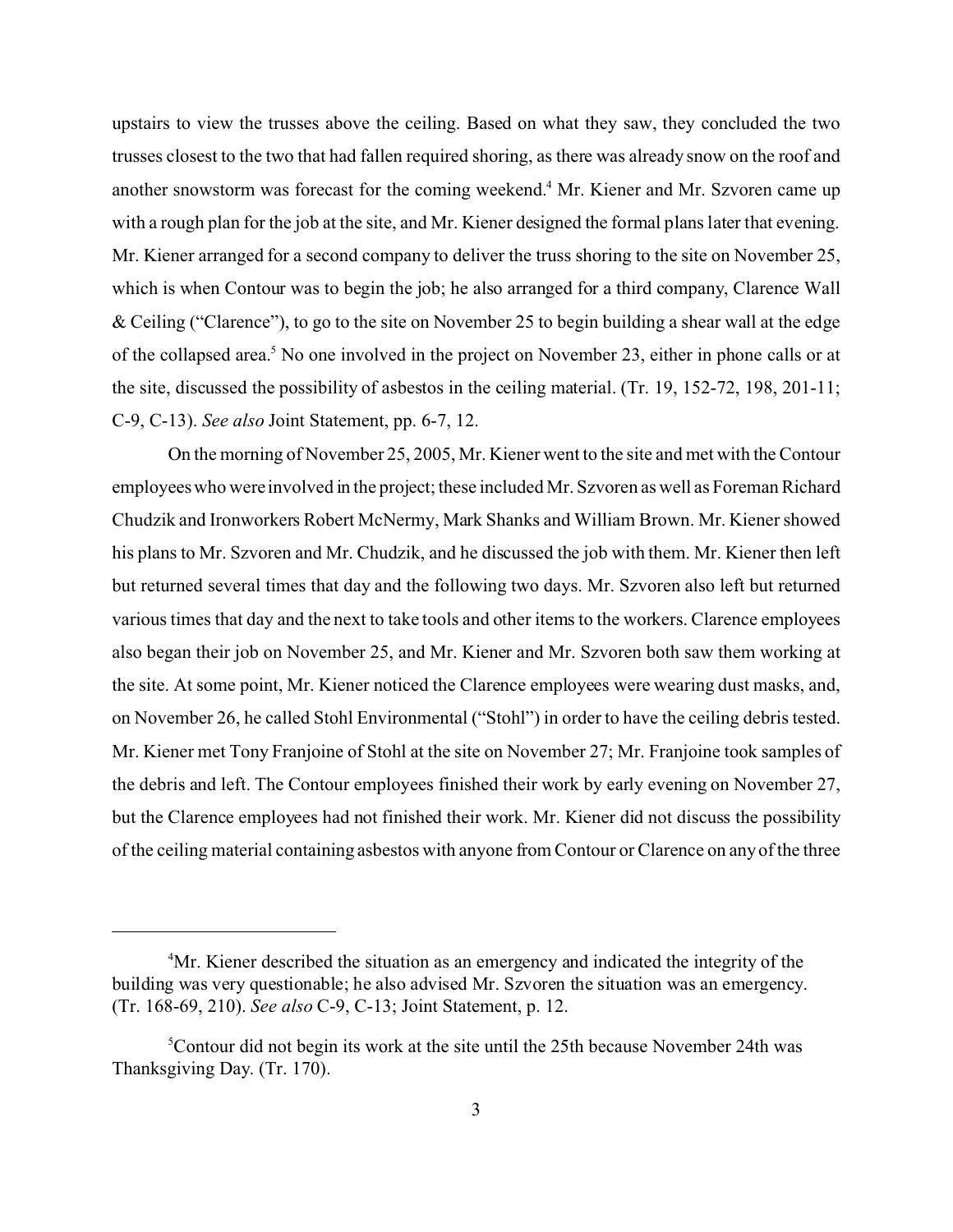days that Contour worked at the site, and no one from Contour or Clarence raised that concern with him or with Mr. Franjoine. (Tr. 171-81, 214-19; C-9, C-13). *See also* Joint Statement, pp. 7-8, 12.

At about 11:30 a.m. on November 28, 2005, Stohl faxed the test results to Mr. Kiener; the results were that two of the three samples had concentrations of nearly 60 percent asbestos. Mr. Kiener immediately sent a fax to Clarence to advise it to remove its employees from the site due to safety concerns; he did not send a fax to Contour as its work at the site was done. At about 1 p.m. that day, Mr. Kiener met with several individuals at the site, including Mr. Patel and Mr. Freitag. He passed out copies of the Stohl report and stated that the shoring was completed but that Clarence could do no more work because of the asbestos at the site; he also told Mr. Freitag that he should engage Stohl directly for additional testing. After this point, Mr. Kiener had no further involvement in the project. Further testing at the site by Stohl, and subsequent testing by IsleChem and the State of New York, revealed results consistent with Stohl's initial report. Once Stohl finished its testing, it recommended that the entire building be closed; the State of New York also directed the building to be vacated due to the presence of asbestos. The building was in fact closed. (Tr. 180-86; C-1, pp. 4, 9, C-8, C-15). *See also* Joint Statement, pp. 8, 12.

Albert Stutz, an industrial hygienist ("IH") with OSHA, went to the site on December 8, 2005, after his office received a referral about the roof collapse and employee exposure to asbestos. After entering the building, he met first with Roj Patel, Jay Patel's brother. He also met with various other people who were at the site, including Mr. Tredo, Mr. Eberhardt, Pete Cambio, who operated the bowling alley and restaurant, a representative of IsleChem, and two representatives of NFA, the adjuster for Nova.<sup>6</sup> The IH held an opening conference and explained why he was there, after which he learned that Contour and Clarence had worked at the site after the collapse, as had employees of the motel, restaurant and bowling alley; he also learned the State of New York had directed the building to be evacuated, due to the asbestos at the site, upon which he suggested that the meeting be moved to another location. On December 21, 2005, the IH went to Contour's offices and held an opening conference; he spoke to Mark Patton, Contour's president, and he also spoke to Mr.

<sup>&</sup>lt;sup>6</sup>The IH learned that the various people he met with were at the site to discuss removing the asbestos and continuing the construction work. (Tr. 20-21).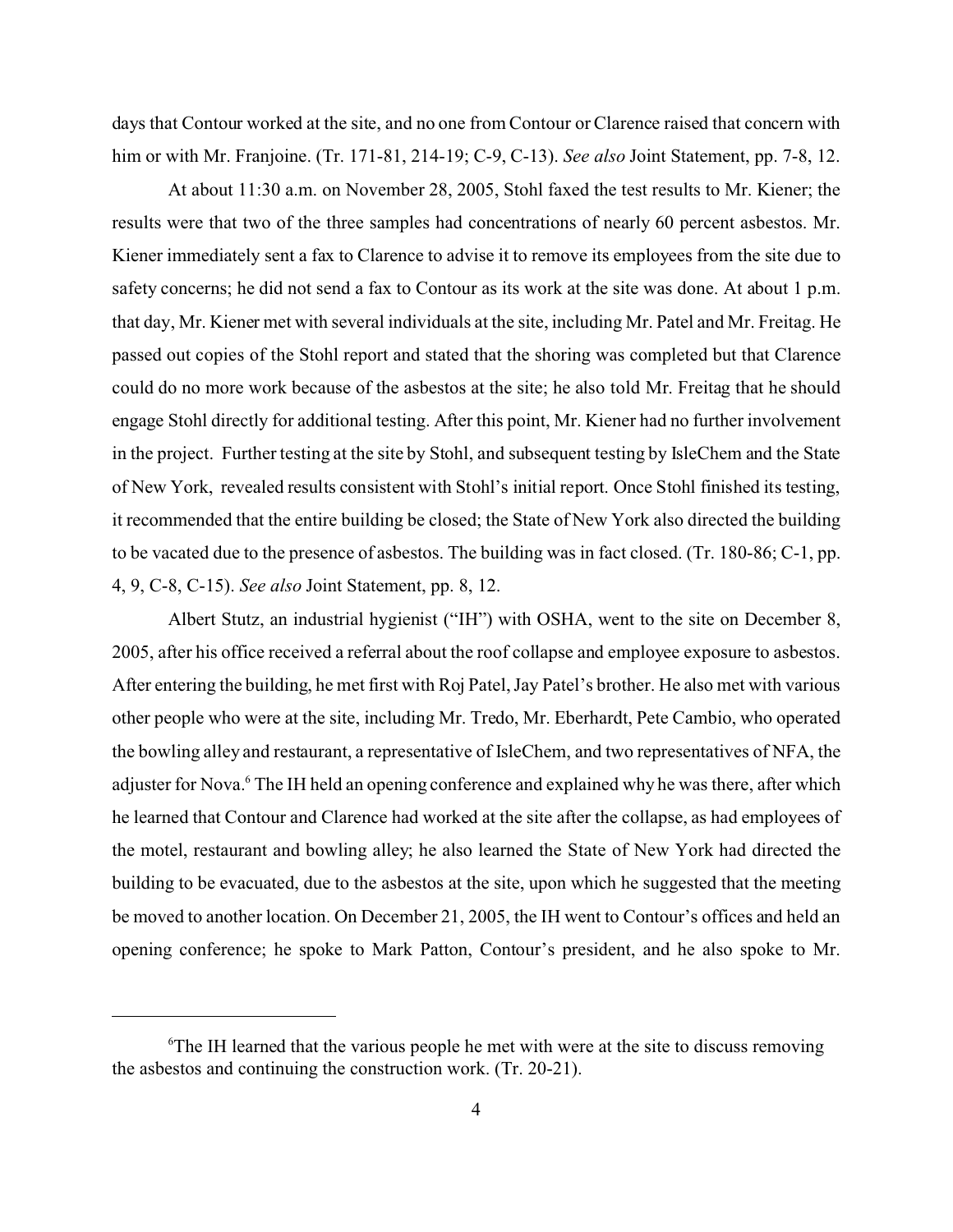Szvoren, Mr. Chudzik and the ironworkers who had been at the site.<sup>7</sup> The IH learned the dates Contour employees had worked at the site and what they had been doing; he also learned, upon reviewing the various testing reports, that the ceiling material contained asbestos.<sup>8</sup> The IH returned to the site on January 5, 2006, and took his own sampling, and OSHA's lab results of the ceiling material were consistent with those of the other entities that had tested it.<sup>9</sup> In addition, another OSHA inspector who was with the IH took photos that showed the area of the collapse and the ceiling material on the floor.<sup>10</sup> Based on his inspection, the IH determined Contour had not had actual knowledge the ceiling material contained asbestos. The IH concluded, however, that Contour could have known of the presence of the asbestos and that it was therefore in violation of the standards set out in the citation. (Tr. 13-29, 35-90, 94-95, 101-04, 109-10, 114-24; C-1).

# *The Secretary's Burden of Proof*

To prove a violation of an OSHA standard, the Secretary must prove by a preponderance of the evidence that: (1) the cited standard applies, (2) the employer failed to comply with the terms of the cited standard, (3) employees had access to the violative condition, and (4) the employer either knew or could have known with the exercise of reasonable diligence of the violative condition. *Astra Pharmaceutical Prod., Inc.*, 9 BNA OSHC 2126, 2129 (No. 78-6247, 1981).

# *Whether the Asbestos Standard Applies to Contour's Work at the Site*

<sup>9</sup>The IH testified that he learned of a previous asbestos test done at the site that came back showing there was no asbestos in the samples. However, he indicated that the information he saw in the report was insufficient to conclude the sampling was done properly, and no one involved in the project or working at the site was aware of the report; the exception was Mr. Cambio, who evidently knew testing had been done but did not know the results of the testing. (Tr. 125-30).

 $10C-12$ , the photos of the site, was admitted based on Mr. Szvoren's deposition testimony, on December 7, 2006, that the photos depicted the site as he had observed it. (Tr. 28-34, 131-33; C-11, p. 10 of 22). Further, Mr. Kiener testified at the hearing that the photos were an accurate representation of the site as he recalled it. (Tr. 188).

<sup>7</sup> The IH was unable to reach Mr. Brown and therefore did not speak to him. (Tr. 23).

<sup>&</sup>lt;sup>8</sup>The IH testified Contour's employees were cutting and removing the ceiling material with a high-speed disc saw and then dropping or handing down the ceiling material; he also testified that they further cut it, shoveled and dry-swept it, and pushed it into piles. (Tr. 35-36).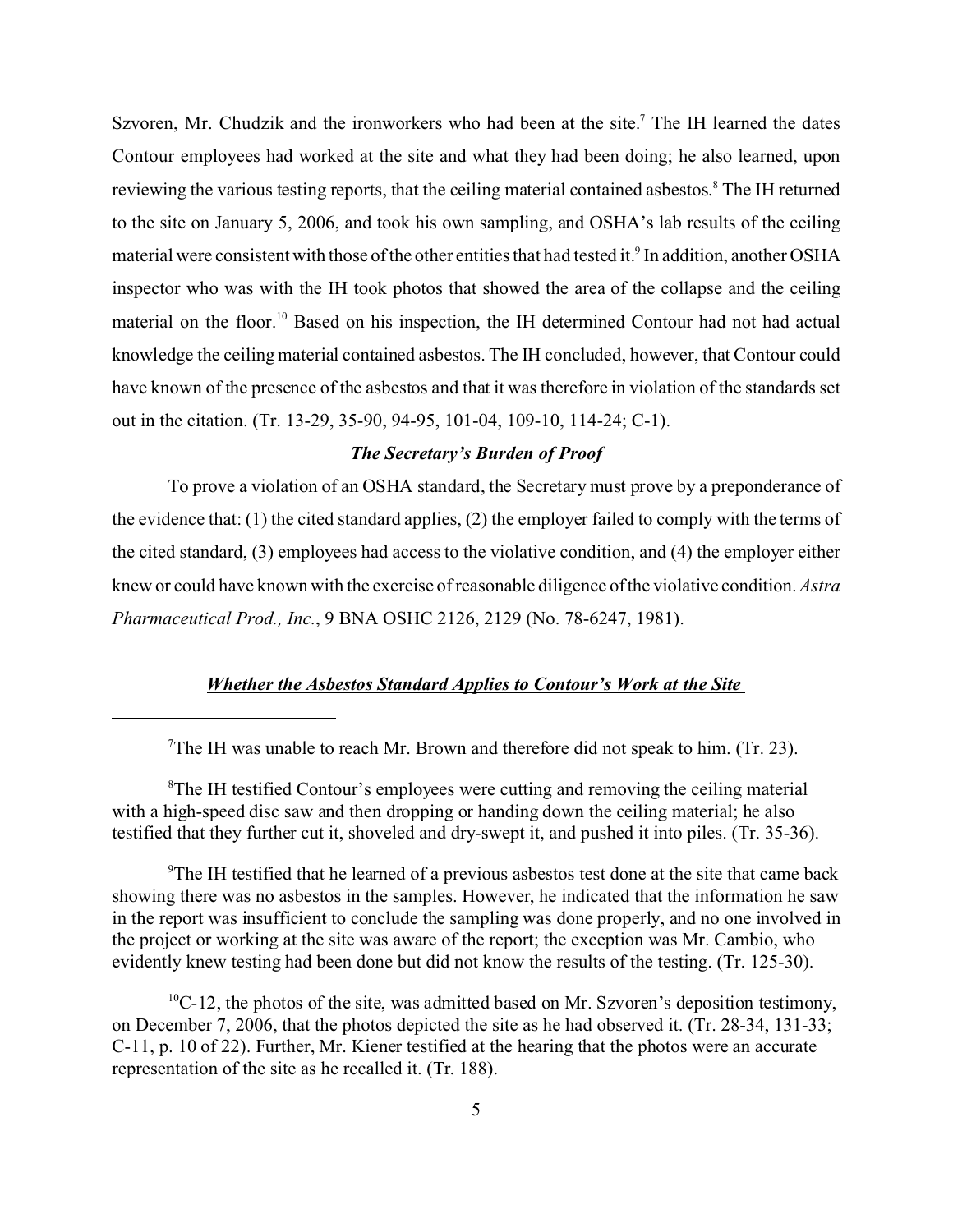OSHA's asbestos standard is set out at 29 C.F.R. 1926.1101 *et seq*. The asbestos standard "regulates asbestos exposure in all work as defined in 29 CFR 1910.12(b), including but not limited to the following: ... (3) Construction, alteration, repair, maintenance, or renovation of structures, substrates, or portions thereof, that contain asbestos."11 *See* 29 C.F.R. 1926.1101(a). "Asbestoscontaining material" ("ACM") is defined as "any material containing more than one percent asbestos. " *See* 29 C.F.R. 1926.1101(b). "Presumed asbestos-containing material" ("PACM"), on the other hand, is defined as follows:

[T]hermal system insulation and surfacing material found in buildings constructed no later than 1980. The designation of a material as "PACM" may be rebutted pursuant to paragraph  $(k)(5)$  of this section.

*Id*. Finally, "surfacing material" is defined as:

[M]aterial that is sprayed, troweled-on or otherwise applied to surfaces (such as acoustical plaster on ceilings and fireproofing materials on structural members, or other material on surfaces for acoustical, fireproofing, and other purposes).

*Id*.

The parties have stipulated that the ceiling material and debris at the site was PACM as defined by 29 C.F.R. 1926.1101(b). *See* Joint Statement, p. 13, ¶ E. The parties have also stipulated that the asbestos-containing material at the site was sprayed on and troweled on and used for sound insulation and fire insulation. *Id*., p. 8, ¶ 26. Further, the parties have stipulated that Contour's employees handled the ceiling material, that they cut through and removed sections of the ceiling material with a saw, and that they dry-swept and shoveled the ceiling material. *Id.*, p. 8,  $\P$ [19-21.<sup>12</sup>] The IH testified that Contour's employees were performing "Class I asbestos work" as their work involved removing surfacing ACM and PACM, and his testimony matches the definition of "Class I asbestos work" set out in the standard. (Tr. 40-41). *See also* 29 C.F.R. 1926.1101(b).

Based on the foregoing, and the relevant facts set out *supra*, I find that the asbestos standard applies to the work Contour's employees were doing at the site. They were performing construction work and, in so doing, were removing and handling asbestos-containing material. They were also

<sup>&</sup>lt;sup>11</sup>Section 1910.12(b) defines "construction work" as "work for construction, alteration, and/or repair, including painting and decorating."

<sup>12</sup>*See also* footnote 8, *supra*.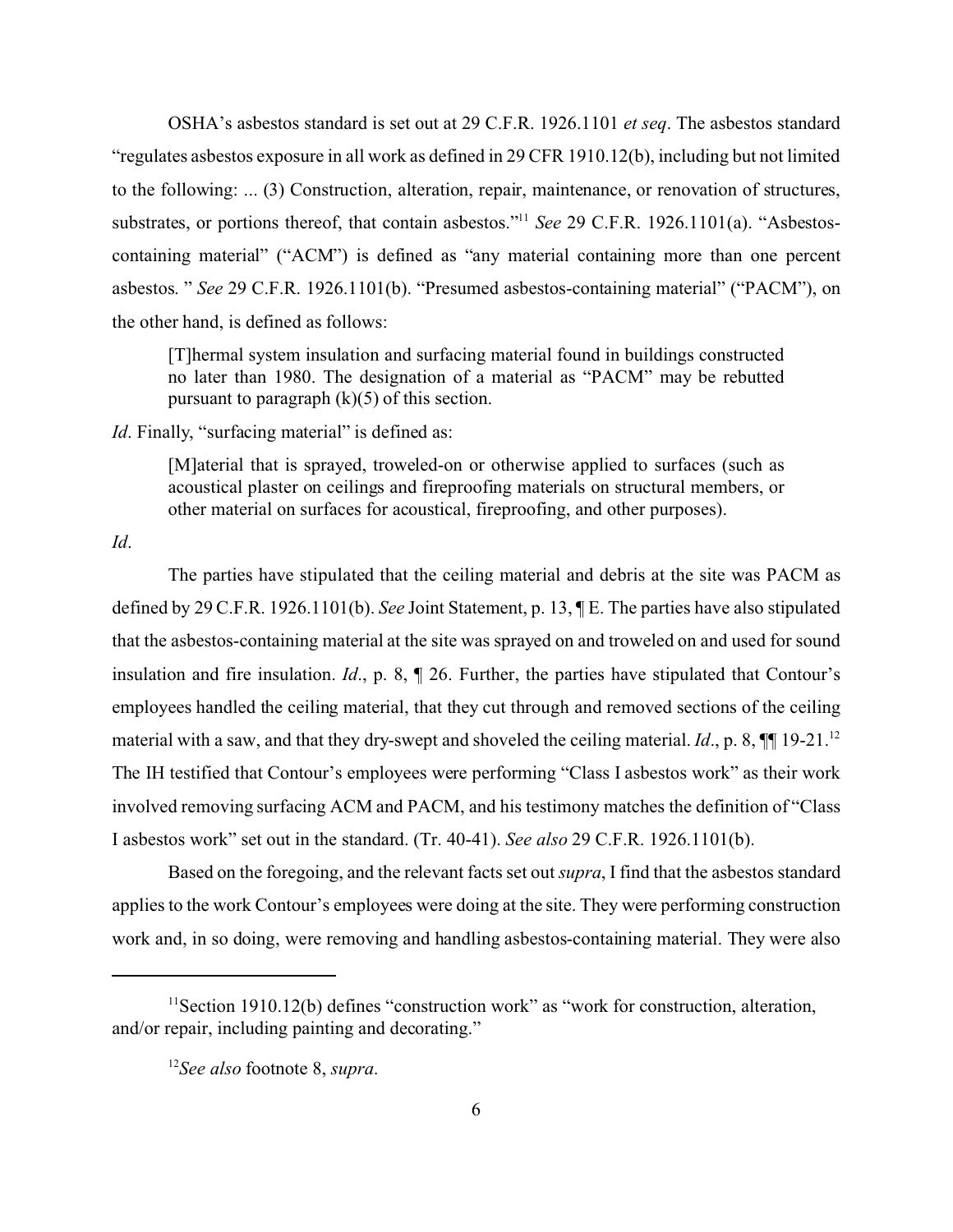performing "Class I asbestos work" because they were removing surfacing ACM and PACM. The Secretary has accordingly met her burden of proving the applicability of the asbestos standard.

# *Whether Contour Failed to Comply with the Cited Standards*

The parties have stipulated that Contour did not take any of the regulatory actions required by the standards cited in the citation and complaint while Contour employees were working in the presence of asbestos at the site; Contour asserts, however, it had no knowledge of or reason to know of the asbestos at the site. *See* Joint Statement, p. 13, ¶ D. The cited standards are set out below, along with the particular Joint Statement paragraph specifically relevant to each cited standard.<sup>13</sup> The transcript cites of the testimony of IH Stutz relative to each item are also set out below.

Item 1

Item 1 alleges a violation of 29 C.F.R. 1926.1101(d)(1), which provides that:

On multi-employer worksites, an employer performing work requiring the establishment of a regulated work area shall inform other employers on the site of the nature of the employer's work with asbestos and/or PACM, of the existence of and requirements pertaining to regulated areas, and the measures taken to ensure that employees of such other employers are not exposed to asbestos.

Page 9, ¶ 46 of the Joint Statement states that:

Prior to completing work on November 27, 2005, Respondent did not inform employees of other employers at the worksite (e.g. Clarence Wall and Ceiling) about the work that Respondent was doing in the presence of asbestos or potentially asbestos-causing materials.

The testimony of the IH as to Item 1 appears at pages 39-46 of the transcript.

### Item 2

Item 2 alleges a violation of 29 C.F.R.  $1926.1101(e)(1)$ , which states, in pertinent part, that:

All Class I, II and III asbestos work shall be conducted within regulated areas.

Page 10,  $\P$  47 of the Joint Statement provides that:

While working at the worksite, Respondent did not establish a specific area where Respondent's employees working in the presence of asbestos were supposed to work.

The testimony of IH Stutz in regard to this item is at pages 50-53 of the transcript.

<sup>&</sup>lt;sup>13</sup>Contour does not dispute the Secretary's facts set out in the Joint Statement, except to the extent the statements imply that Contour knew or should have known there was asbestos at the work site. *See* Joint Statement, pp. 11-12, ¶ B.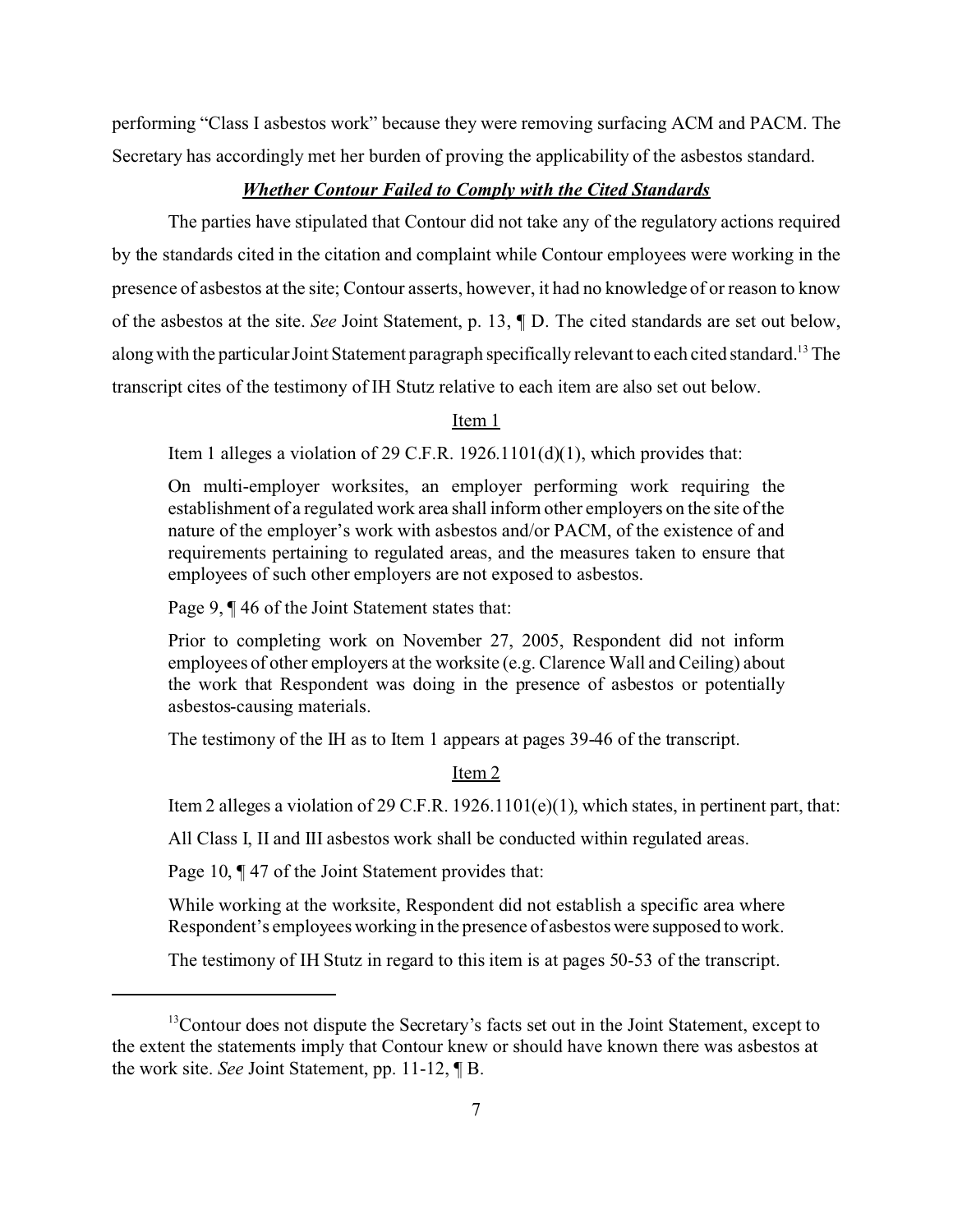#### Item 3

Item 3 alleges a violation of 29 C.F.R.  $1926.1101(f)(1)(i)$ , which states as follows:

Each employer who has a workplace or work operation where exposure monitoring is required under this section shall perform monitoring to determine accurately the airborne concentrations of asbestos to which employees may be exposed.

Page 10, ¶ 48 of the Joint Statement provides that:

Prior to completing work on November 27, 2005, Respondent did not perform exposure monitoring at the worksite to determine the airborne concentrations of asbestos to which its employees might be exposed.

The testimony of the IH as to Item 3 is at pages 54-56 of the transcript.

### Items 4a and 4b

Item 4a alleges a violation of 29 C.F.R.  $1926.1101(g)(1)(ii)$ , which requires the use of:

Wet methods, or wetting agents, to control employee exposures during asbestos handling, mixing, removal, cutting, application, and cleanup....

Page 9, ¶ 49 of the Joint Statement provides as follows:

While working at the worksite, Respondent's employees did not use wet methods or wetting agents to control employee exposure while working in the presence of asbestos.

Item 4b alleges a violation of 29 C.F.R. 1926.1101(g)(5), which states that:

In addition, Class I asbestos work shall be performed using one of more of the following control methods pursuant to the limitations stated below: (i) Negative Pressure Enclosure (NPE) systems ... (ii) Glove bag systems ... (iii) Negative pressure glove bag systems ... (iv) Negative pressure glove box systems ... (v) Water spray process system ... (vi) A small walk-in enclosure ... (mini-enclosure)....

There is no Joint Statement paragraph specifically relevant to this particular standard;

however, as noted above, the parties have stipulated that Respondent did not comply with any of the

standards set out in the citation and complaint. *See* Joint Statement, p. 13, ¶ D. The testimony of IH

Stutz with respect to Items 4a and 4b appears at pages 56-61 of the transcript.

# Item 5

Item 5 alleges a violation of 29 C.F.R.  $1926.1101(g)(3)(i)$ , which prohibits the use of:

High-speed abrasive disc saws that are not equipped with point of cut ventilator or enclosures with HEPA filtered exhaust air.

Page 10, ¶ 50 of the Joint Statement provides as follows: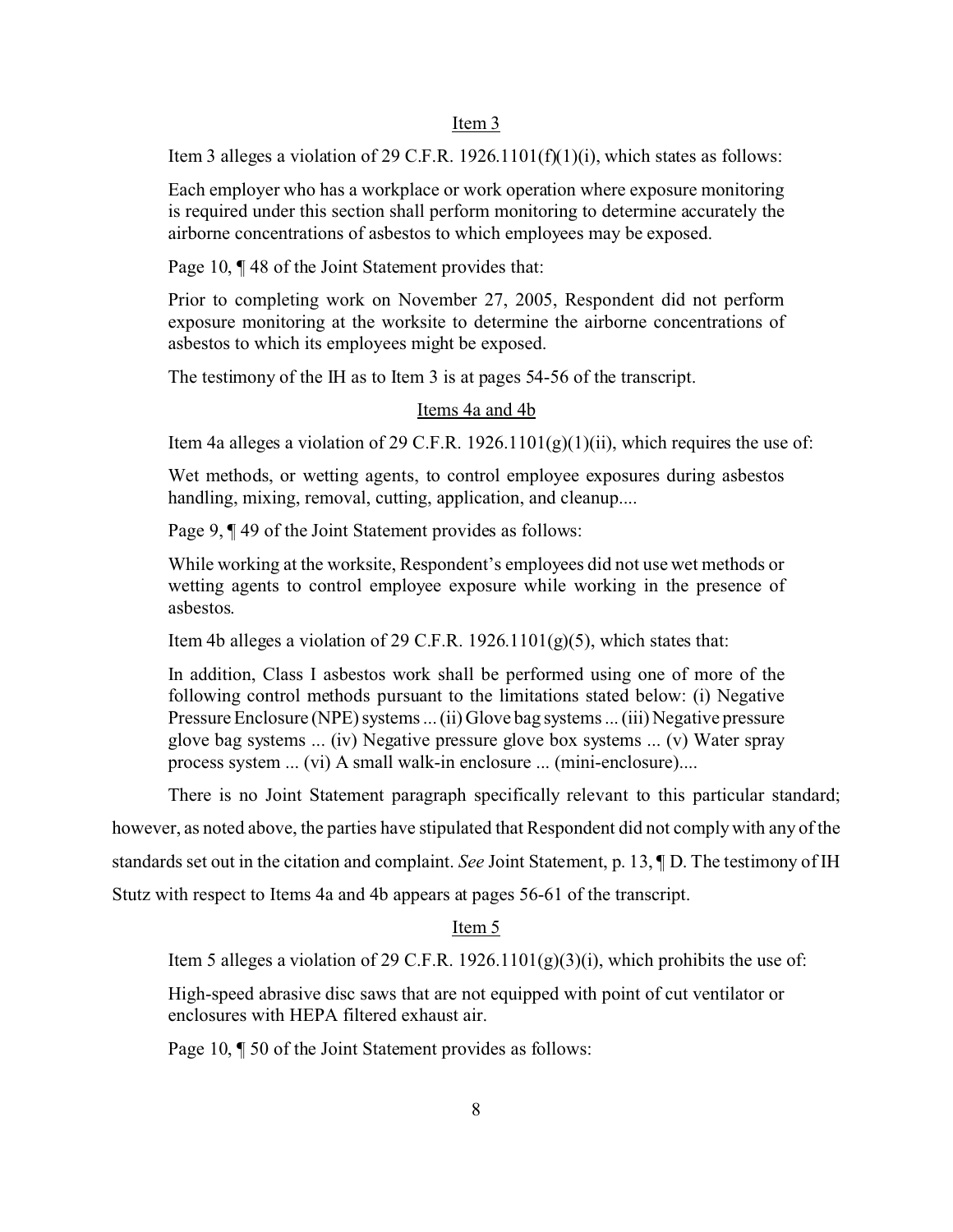While working at the worksite, Respondent's employees used a high-speed disc saw which was not equipped with point-of-cut ventilators or charcoal HEPA filter exhaust air.

The testimony of the IH relating to this item is at pages 61-63 of the transcript.

### Item 6

Item 6 alleges a violation of 29 C.F.R.  $1926.1101(g)(3)(iii)$ , which prohibits:

Dry sweeping, shoveling or other dry clean-up of dust and debris containing ACM and PACM.

Page 10, ¶ 51 of the Joint Statement provides that:

While working at the worksite, Respondent's employees removed dust and debris at the worksite by pushing aside the debris into piles without using wet methods.

The testimony of IH Stutz as to Item 6 appears at pages 63-65 of the transcript.

Item 7

Item 7 alleges a violation of 29 C.F.R.  $1926.1101(g)(4)(i)$ , which provides that:

All Class I work, including the installation and operation of the control system shall be supervised by a competent person as defined in paragraph (b) of this section.

Page 10, ¶ 53 of the Joint Statement states as follows:

While working at the worksite, Respondent did not employ a competent person who was capable of supervising employees who were working in the presence of and/or handling and removing asbestos.

The testimony of IH Stutz regarding Item 7 is at pages 65-69 of the transcript.

### Items 8a and 8b

Item 8a alleges a violation of 29 C.F.R. 1926.1101(h)(1)(i), which states that:

For employees who use respirators required by this section, the employer must provide respirators that comply with the requirements of this paragraph. Respirators must be used during: (i) Class I asbestos work.

Page 10,  $\P$  60 and 61 of the Joint Statement provide that:

60. While working at the worksite, Respondent did not provide its employees with respirators.

61. While working at the worksite, Respondent's employees did not use respirators.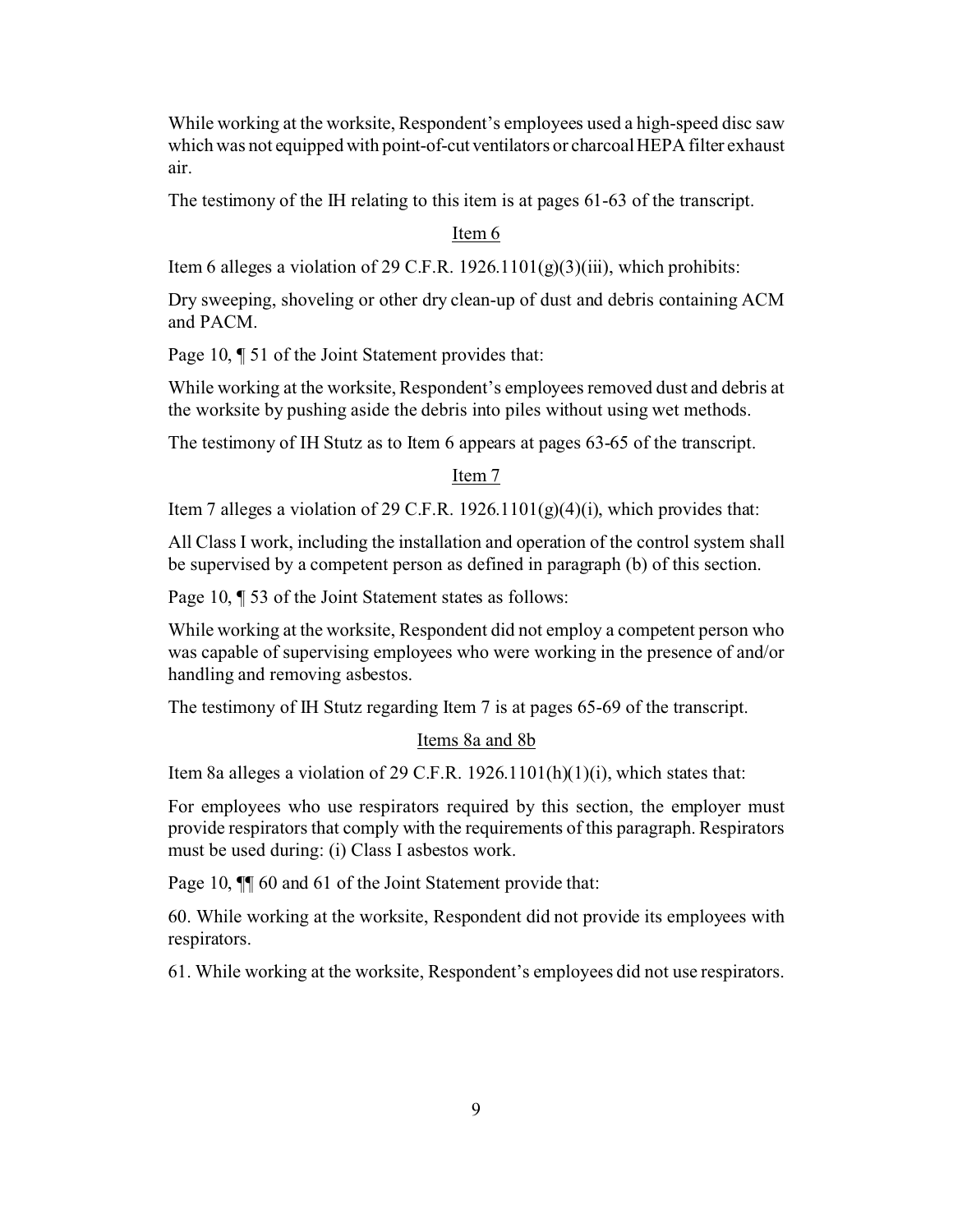Item 8b alleges a violation of 29 C.F.R. 1926.1101(h)(2)(i),<sup>14</sup> which states as follows:

The employer must implement a respiratory protection program in accordance with 29 CFR 1910.134 (b) through (d) (except (d)(1)(iii)), and (f) through (m).

Page 10, ¶ 56 of the Joint Statement provides that:

While working at the worksite Respondent did not implement a respiratory protection plan which complied with the OSHA asbestos standards.

The testimony of the IH as to Items 8a and 8b is set out at pages 69-74 of the transcript.

### Item 9

Item 9 alleges a violation of 29 C.F.R. 1926.1101(i)(1), which states that:

The employer shall provide or require the use of protective clothing....

Page 10, ¶ 57 of the Joint Statement provides that:

While working at the worksite, Respondent did not require each employee working in the presence of asbestos to use any special clothing protections for asbestos.

The testimony of the IH in regard to this item is at pages 74-77 of the transcript.

### Item 10

Item 10 alleges a violation of 29 C.F.R. 1926.1101(i)(3), which states as follows:

Contaminated clothing shall be transported in sealed impermeable bags, or other closed, impermeable containers, and be labeled in accordance with paragraph (k) of this section.

Page 10, ¶ 58 of the Joint Statement provides that:

While working at the worksite, Respondent did not require each employee working in the presence of asbestos to transport clothes in labeled and sealed impermeable bags or other labeled and closed containers.

The testimony of IH Stutz relating to this item appears at pages 77-80 of the transcript.

Item 11

Item 11 alleges a violation of 29 C.F.R. 1926.1101(j)(1)(i), which provides that:

The employer shall establish a decontamination area that is adjacent and connected to the regulated area for the decontamination of such employees. The decontamination area shall consist of an equipment room, shower area, and clean room in series.

<sup>&</sup>lt;sup>14</sup>This item, which initially alleged a violation of 29 C.F.R. 1926.1101(h)(2)(ii), was amended in the complaint to allege a violation of 29 C.F.R. 1926.1101(h)(2)(i). (Tr. 71).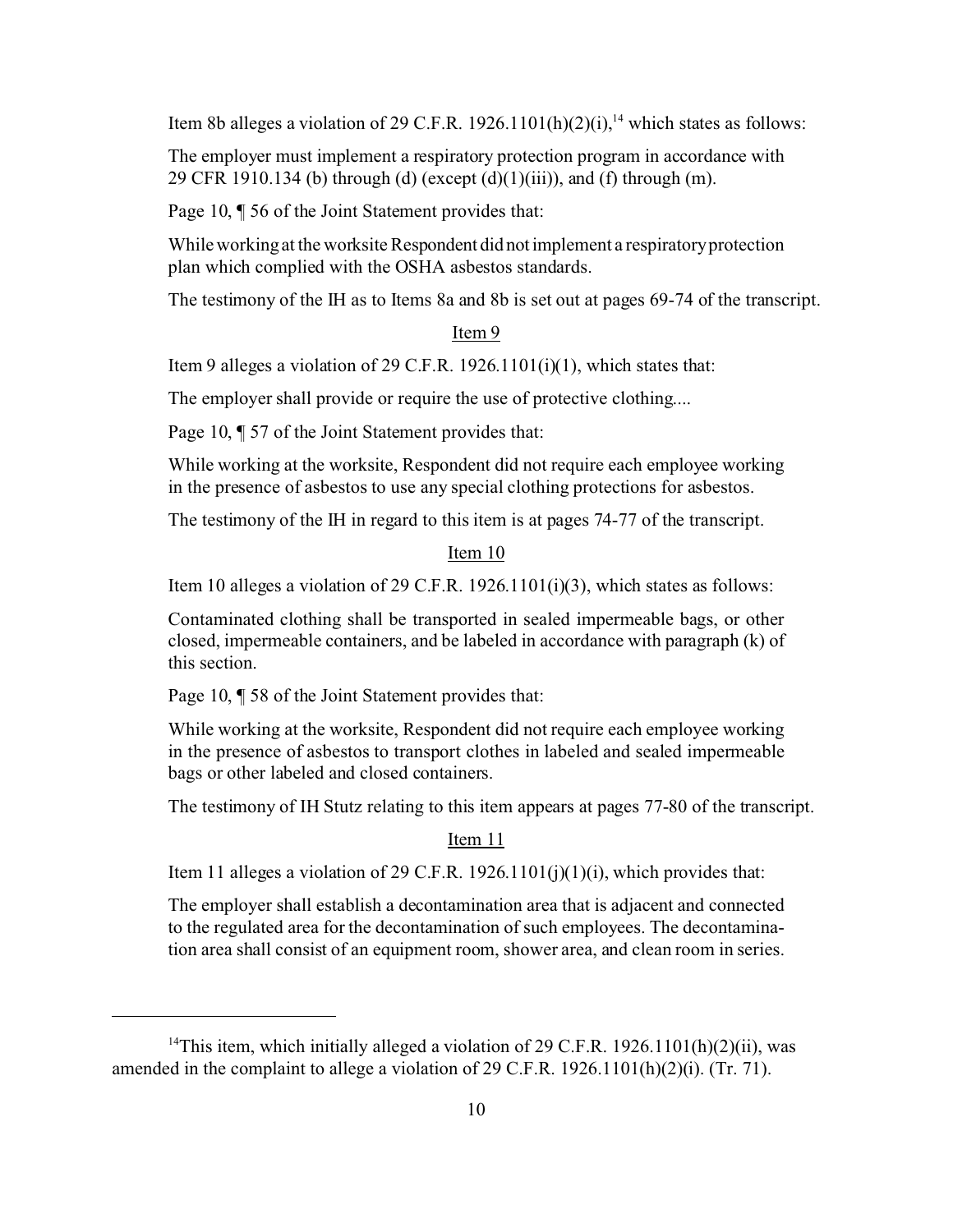The employer shall ensure that employees enter and exit the regulated area through the decontamination area.

Page 11, ¶ 59 of the Joint Statement states that:

While working at the worksite, Respondent did not establish an area with a shower and a clean room for decontamination of workers, material, and equipment that were contaminated with asbestos.

The testimony of the IH as to Item 11 is set out at pages 80-83 of the transcript.

### Item 12

Item 12 alleges a violation of 29 C.F.R. 1926.1101 $(k)(3)(i)$ , which states as follows:

Before work in areas containing ACM and PACM is begun; employers shall identify the presence, location, and quantity of ACM, and/or PACM therein pursuant to paragraph  $(k)(1)$  of this section.

Page 9, ¶ 36 of the Joint Statement provides that:

Prior to completing work on November 27, 2005, Respondent did not determine whether there was asbestos or potentially asbestos containing materials at the worksite.

The testimony of the IH in regard to this item is at pages 83-85 of the transcript.

## Item 13

Item 13 alleges a violation of 29 C.F.R. 1926.1101 $(k)(9)(i)$ , which provides that:

The employer shall, at no cost to the employee, institute a training program for all employees who are likely to be exposed in excess of a PEL and for all employees who perform Class I through IV asbestos operations, and shall ensure their participation in the program.

Page 10, ¶ 52 of the Joint Statement states that:

Prior to completing work on November 27, 2005, Respondent's employees were not trained how to recognize asbestos or implement asbestos controls.

The testimony of IH Stutz with respect to this item is at pages 85-88 of the transcript.

### Item 14

Item 14 alleges a violation of 29 C.F.R. 1926.1101(1)(4)(ii), <sup>15</sup> which requires waste and debris containing surfacing ACM/PACM to be:

<sup>&</sup>lt;sup>15</sup>This item, which initially alleged a violation of 29 C.F.R.  $1101(1)(4)(i)$ , was amended in the complaint to allege a violation of 29 C.F.R.  $1101(1)(4)(ii)$ . (Tr. 88).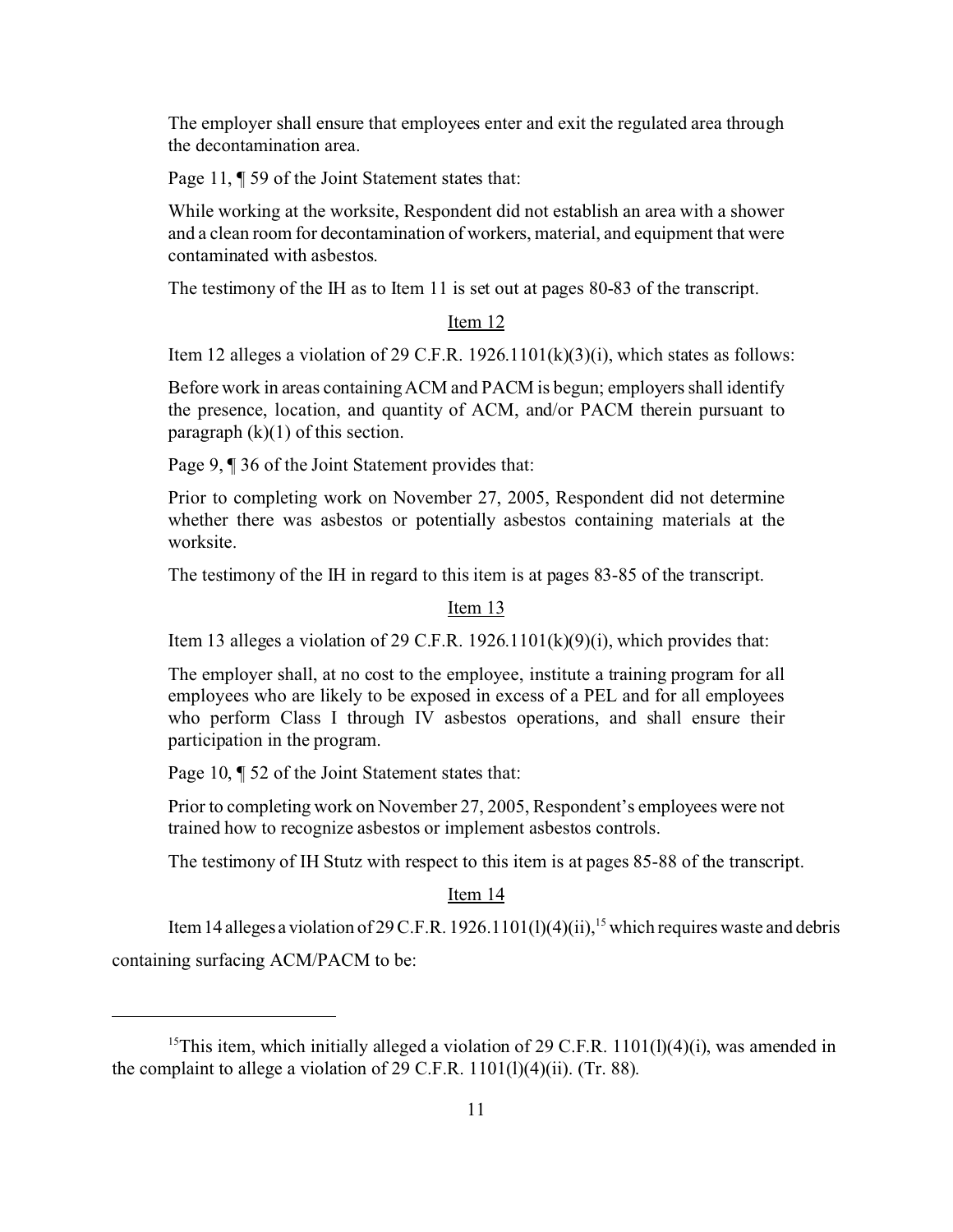[P]romptly cleaned up and disposed of in leak tight containers.

Page 11,  $\P$  62 of the Joint Statement provides as follows:

While working at the worksite, Respondent's employees did not dispose of debris in leak-tight containers.

The testimony of IH Stutz as to Item 14 appears at pages 88-90 of the transcript.

In view of the foregoing, the Secretary has met her burden of demonstrating that Contour failed to comply with the terms of all of the cited standards.

## *Whether Contour's Employees had Access to the Violative Conditions*

It is clear from the Joint Statement and the relevant facts of this case, set out *supra*, that Contour's employees had access to the violative conditions while working at the site. The Secretary has thus met her burden of showing the employee access element of her case.

## *Whether Contour had Knowledge of the Violative Conditions*

There is no dispute that Contour did not have actual knowledge that there was asbestos in the building and that, consequently, it was required to comply with the cited standards. *See* the relevant facts, set out above. *See also* Joint Statement, p. 9, ¶¶ 35-45, p. 12, ¶¶ 2-12, p. 13, ¶ D. The issue, therefore, is whether Contour had constructive knowledge, that is, whether it could have known of the asbestos in the building and the cited conditions with the exercise of reasonable diligence. *Astra Pharmaceutical Prod., Inc.*, 9 BNA OSHC 2126, 2129 (No. 78-6247, 1981). The Secretary contends Contour could have known of the asbestos in the building, based on the building's age, the ceiling debris at the site, and the language of the asbestos standard. Contour contends, however, that it had no reason to know about the asbestos in the building. It points out that neither it nor anyone else involved in the project had any knowledge of the asbestos in the building. It further points out that it is an erection contractor and does not work with asbestos-containing materials.

IH Stutz testified that Contour could have known there was asbestos in the building due to the presence of the ceiling debris, a white flaky material that could be seen throughout the work area; he agreed, however, that non-asbestos sprayed-on ceiling material has the same appearance. He further testified that it was apparent the building was older and that older buildings typically contain asbestos; Contour could have asked the owner the building's age, done an internet search, or gone to the assessor's office in Hamburg, or Contour could have had the ceiling material tested. The IH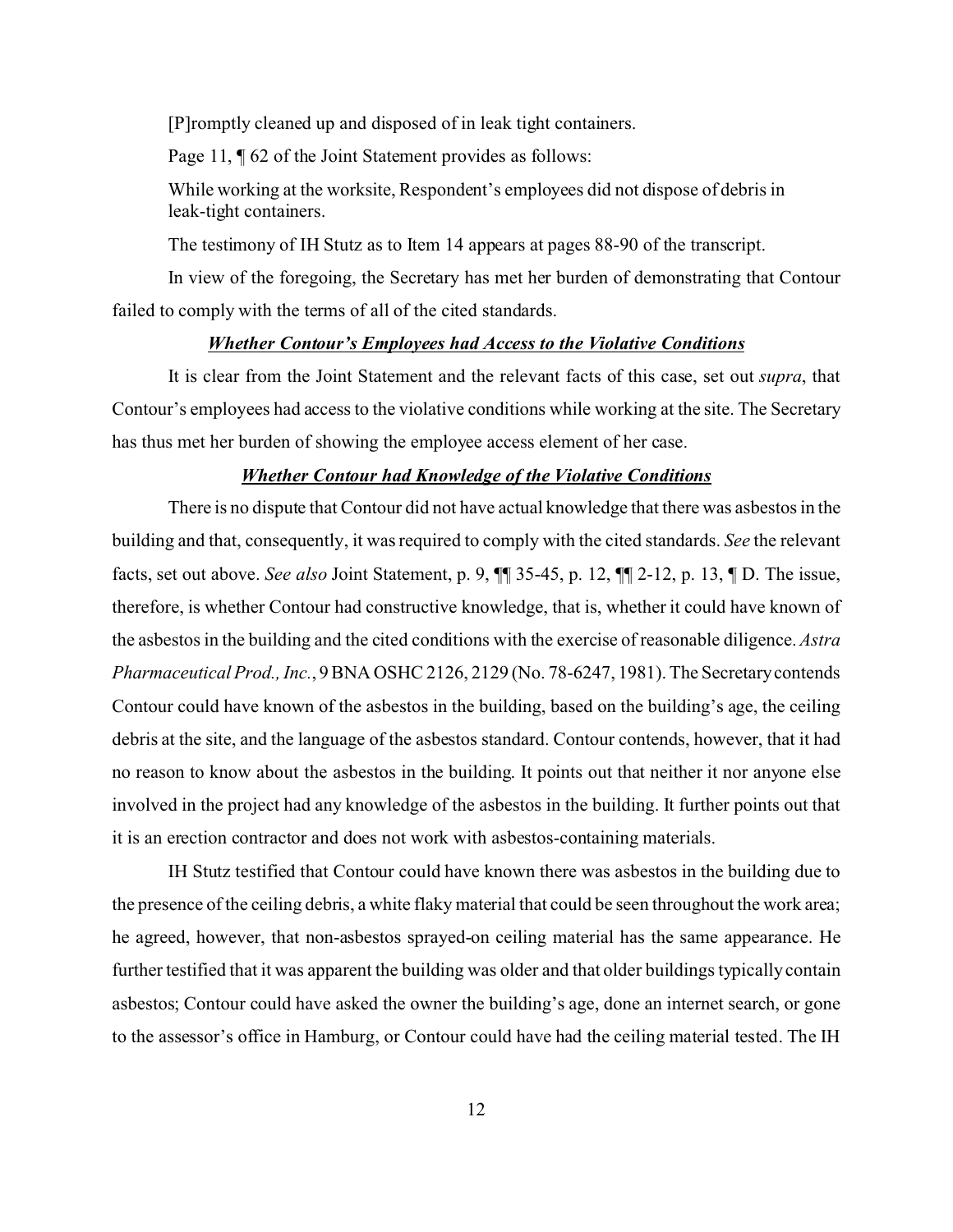noted that Mr. Szvoren had told him he thought the building was older due to its wooden trusses, something that is not seen in more recent construction; in fact, Mr. Szvoren told him he believed the building could have been built in the thirties and that it might have been an airplane hangar that was used during World War II. (Tr. 38-39, 124-25).

Mr. Szvoren testified that he never asked about asbestos at the site because Contour is a steel erection company and does not deal with asbestos; he indicated that in any project involving asbestos, the owner or general contractor advises Contour in advance, any asbestos work is taken care of by another contractor, and Contour has nothing to do with it. Mr. Szvoren also testified that Mr. Kiener told him the project was an emergency because people were in the building and another heavy snowfall could cause a further roof collapse. He noted that the subject of asbestos never came up at the site and that he was not aware of the Stohl report until he was deposed before the hearing. He agreed he had said at his deposition that there is a higher likelihood of asbestos in buildings built before 1970 as asbestos use then was prevalent. (Tr. 201-02, 205, 208-10, 214-19, 221-24).

I find that Contour, through Mr. Szvoren, could have known of the presence of the asbestos at the site with the exercise of reasonable diligence. Commission precedent is well settled that "[r]easonable diligence involves several factors, including an employer's 'obligation to inspect the work area, to anticipate hazards to which employees may be exposed, and to take measures to prevent the occurrence.'" *Pride Oil Well Serv.*, 15 BNA OSHC 1809, 1814 (No. 87-692, 1992), citing to *Frank Swidzinski Co.*, 9 BNA OSHC 1230, 1233 (No. 76-4627, 1981). Moreover, in other cases similar to this one that involved exposure to health hazards, where the employer argued it had no reason to know of the cited hazard, the Commission found that the employer could have known of the hazard had it exercised reasonable diligence. *See, e.g., Greenleaf Motor Express, Inc.*, 21 BNA OSHC 1872, 1874-75 (No. 03-1305, 2007); *Continental Elec. Co.*, 13 BNA OSHC 2153, 2154 (No. 83-0921, 1989); *Hermitage Concrete Pipe Co.*, 10 BNA OSHC 1517, 1518-19 (No. 4678, 1982); *Mahone Grain Corp.*, 10 BNA OSHC 1275, 1277, 1278-79 (No. 77-3041, 1981).

Here, Mr. Szvoren knew the building was older, based on what he told the IH; he also knew there was a higher likelihood of asbestos in older buildings.<sup>16</sup> (Tr. 38, 224). Further, at the subject

 $16$ As the Secretary points out, Mr. Szvoren testified at his deposition that, while Contour does not perform such work itself, asbestos abatement "happens constantly on [Contour's] bridge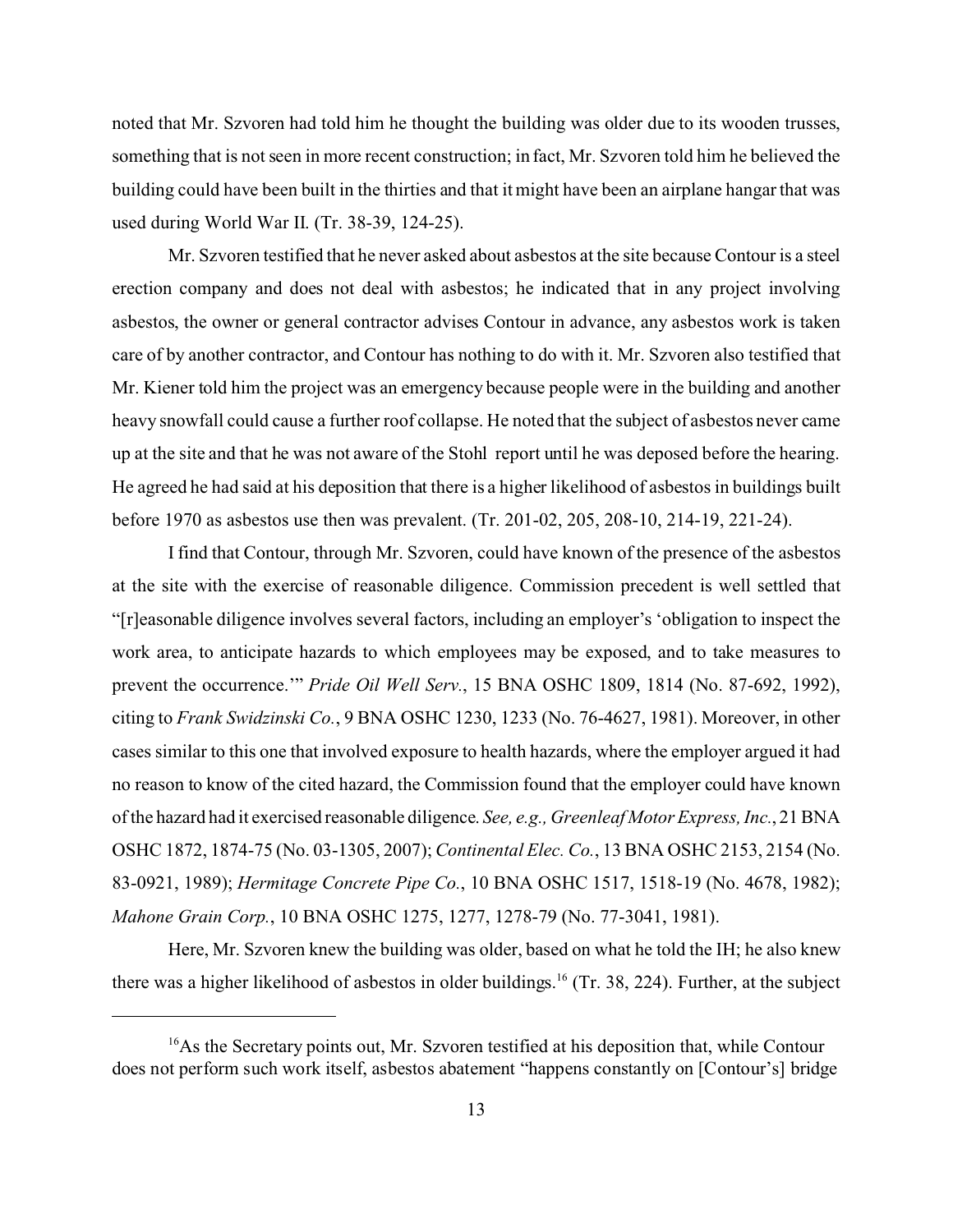site, Mr. Szvoren saw ceiling debris hanging "everywhere" in the area of the collapse. (Tr. 207). As the IH indicated, the presence of the debris should have alerted Mr. Szvoren to the possibility of the ceiling material containing asbestos, especially since Mr. Szvoren knew the building was older; in my view, that non-asbestos sprayed-on ceiling material has the same appearance does not excuse an employer, in these circumstances, from investigating further. In addition, Mr. Kiener testified that he saw Clarence employees using dust masks while working at the site, which caused him to contact Stohl to test the ceiling material; as Mr. Kiener put it, "I wanted to know what it was for myself." (Tr. 178). Mr. Szvoren also testified that he saw the Clarence employees working when he visited the site, and it is reasonable to infer that he saw them wearing dust masks; this observation should have prompted him to ask questions about the ceiling material's contents. (Tr. 216-18).

There is a further reason for finding that Contour had constructive knowledge of the asbestos at the site. The asbestos standard states at section  $1926.1101(k)(1)$  as follows:

*Communication of hazards*. (1) This section applies to the communication of information concerning asbestos hazards in construction activities to facilitate compliance with this standard. Most asbestos-related construction activities involve previously installed building materials. Building owners often are the only and/or best sources of information concerning them. Therefore, they, along with employers of potentially exposed employees, are assigned specific information conveying and retention duties under this section. Installed Asbestos Containing Building Material. Employers and building owners shall identify TSI and sprayed or troweled on surfacing materials in buildings as asbestos-containing, unless they determine in compliance with paragraph  $(k)(5)$  of this section that the material is not asbestoscontaining. Asphalt and vinyl flooring material installed no later than 1980 must also be considered as asbestos containing unless the employer, pursuant to paragraph  $(g)(8)(i)(I)$  of this section determines that it is not asbestos-containing. If the employer/building owner has actual knowledge, or should have known through the exercise of due diligence, that other materials are asbestos-containing, they must be treated as such. When communicating information to employees pursuant to this standard, owners and employers shall identify "PACM" as ACM.

As I read the foregoing, the standard requires building owners and employers of potentiallyexposed employees to identify certain materials (including sprayed- or troweled-on surfacing materials) in buildings built before 1981 as asbestos-containing, *unless* the building owner or employer shows, pursuant to section 1926.1101(k)(5), that the PACM does not contain asbestos;

jobs and everything else." (C-11, pp. 14-15).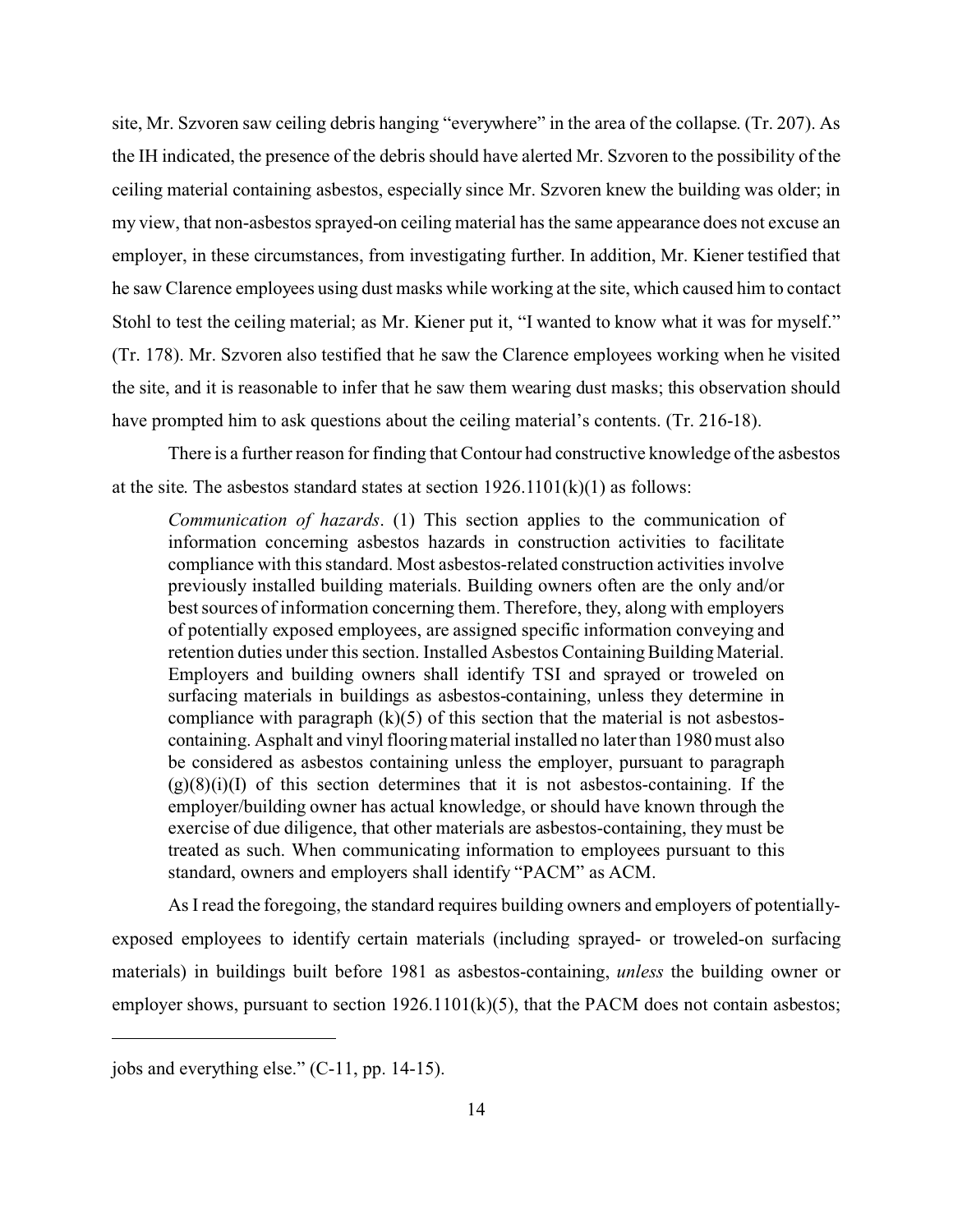section 1926.1101(k)(5) requires this showing to be made by a "completed inspection" pursuant to 40 C.F.R. Part 763, subpart E, or by testing pursuant to 40 C.F.R. 763.86, that demonstrates the material is not ACM. Stated another way, the standard creates a presumption that certain materials in buildings built before 1981 are asbestos-containing unless inspection or testing of the materials as required shows they do not contain asbestos. The Commission has upheld the presumption, finding in a decision issued in 2000 that, because the employer did not perform the required testing or inspection of the PACM to rebut the presumption the cited material contained asbestos, the employer violated the cited standards. *Odyssey Capital Group*, 19 BNA OSHC 1252 (No. 98-1745, 2000). *See also James R. Howell & Co.*, 19 BNA OSHC 1277 (No. 99-1348, 2000).

The building in this case was built in 1960, creating a presumption that the ceiling material contained asbestos. No testing of the material was done until after Contour finished its work at the site; therefore, Contour was required to comply with the cited standards. Based on the facts of this case, the language of the standard and the Commission precedent set out above, I find that Contour had constructive knowledge of the asbestos at the site.<sup>17</sup> I further find that, as the Secretary has shown employer knowledge, the final element of her case, Contour was in violation of the cited standards. In so finding, I have considered Contour's arguments that no one involved in the project knew there was asbestos in the building and that, as an erection contractor, it does not deal with asbestos at its work sites. These arguments do not change the fact that Contour's employees were exposed to asbestos at the site and that, under the standard and Commission precedent, Contour could have known of the asbestos with the exercise of reasonable diligence. Items 1 through 14 of Citation 1 are affirmed. The items are affirmed as serious violations in light of the serious illnesses, and even death, that can result from exposure to asbestos. (Tr. 44).

#### *Penalty Determination*

The Secretary has proposed a penalty of \$3,000.00 for each of the 14 citation items. In assessing penalties, the Commission is required to give due consideration to the gravity of the

 $17$ Mr. Szvoren, a supervisor for Contour, had constructive knowledge of the asbestos and violative conditions at the job site. Commission precedent is well settled that either the actual or constructive knowledge of a supervisor can be imputed to the employer. *See, e.g., Revoli Constr. Co.*, 19 BNA OSHC 1682, 1684 (No. 00-0315, 2001).